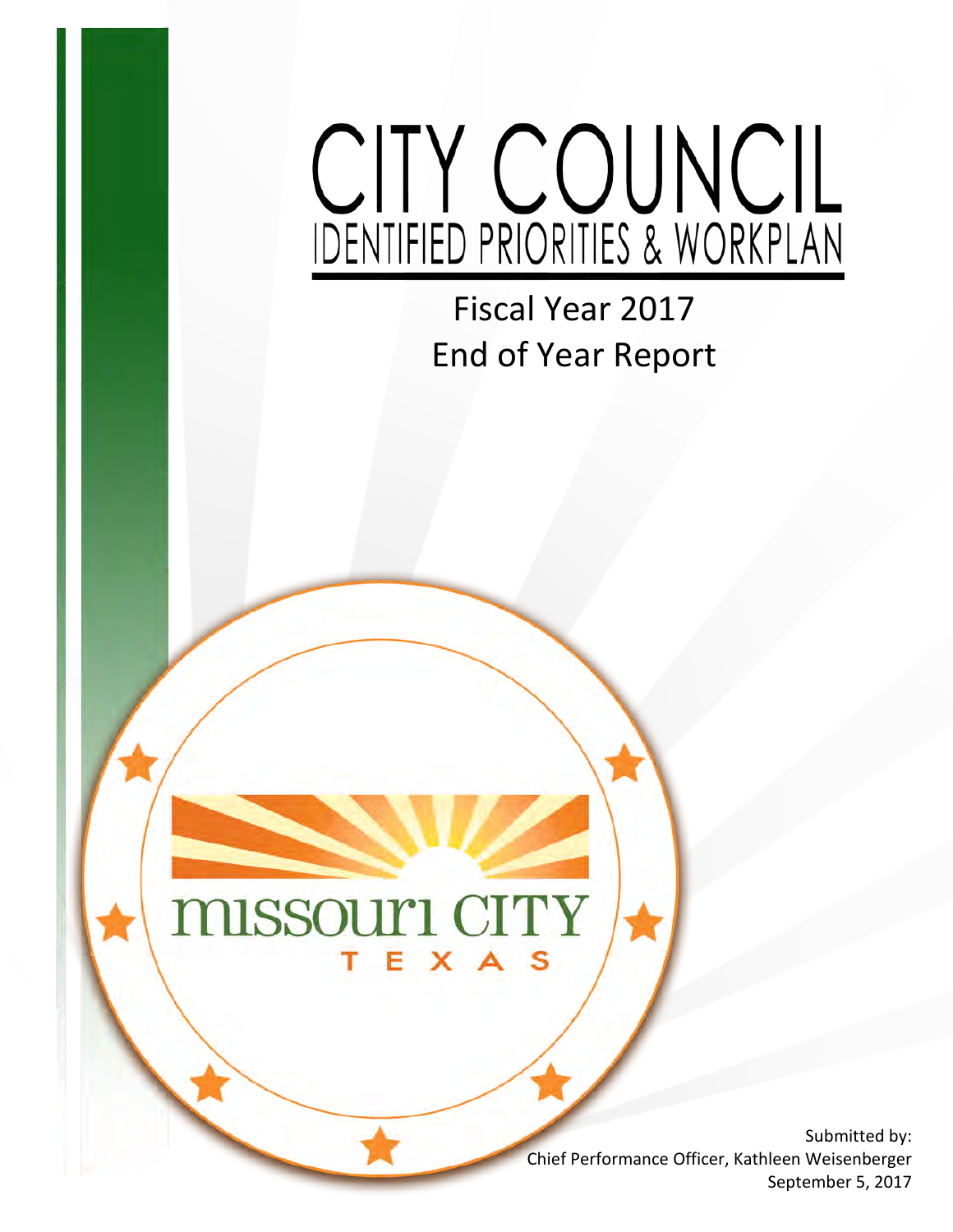## **TABLE OF CONTENTS**

| Letter from the City Manager and Chief Performance Officer_____________________ | 3 |
|---------------------------------------------------------------------------------|---|
|                                                                                 | 4 |
|                                                                                 |   |
|                                                                                 |   |
|                                                                                 |   |
|                                                                                 |   |
|                                                                                 |   |
|                                                                                 |   |
|                                                                                 |   |
|                                                                                 |   |
|                                                                                 |   |
|                                                                                 |   |
|                                                                                 |   |
|                                                                                 |   |
|                                                                                 |   |
|                                                                                 |   |
|                                                                                 |   |

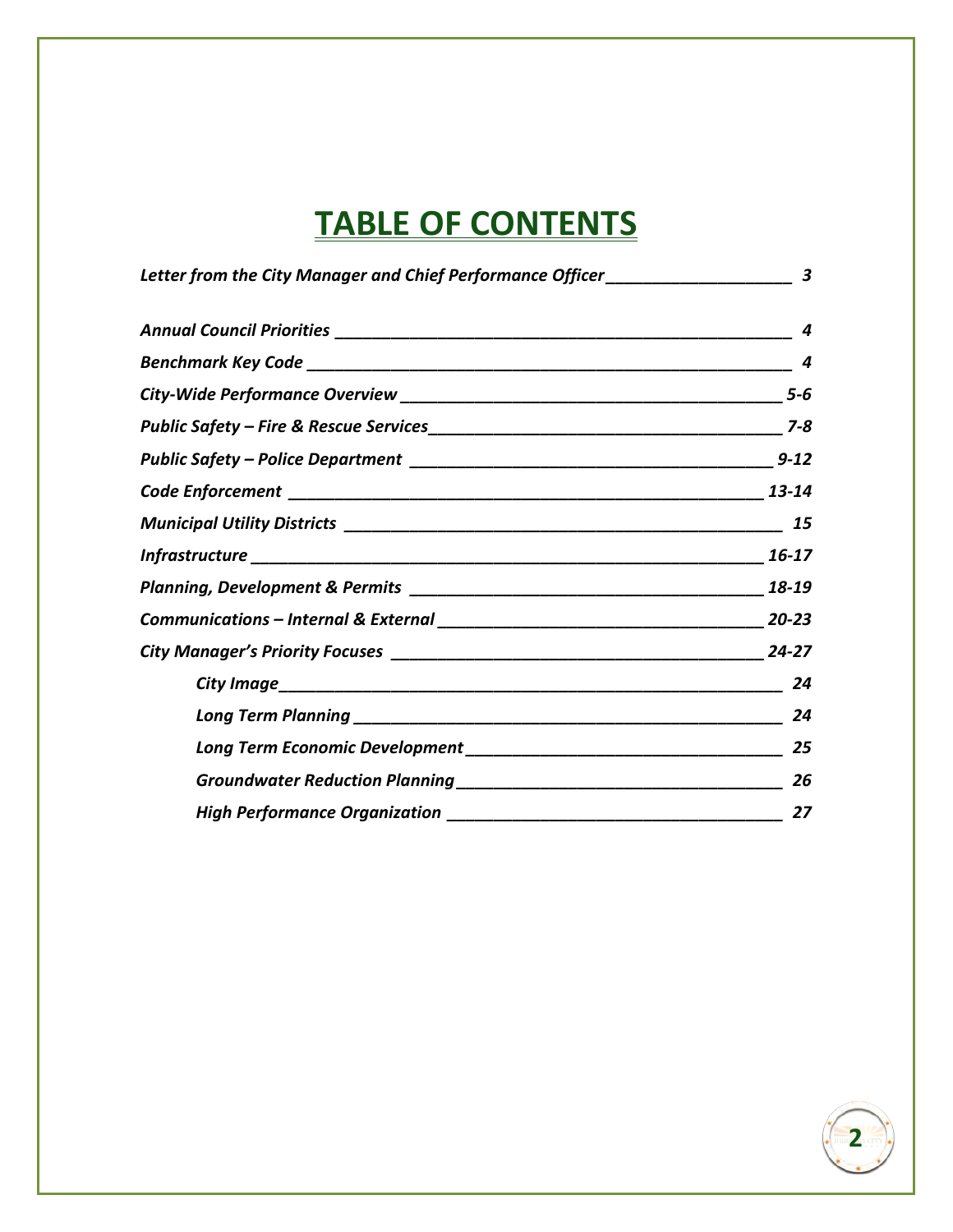#### A LETTER FROM THE MANAGER & PERFORMANCE OFFICER

September 5, 2017

Mayor and City Council Members,

Our teams continue to be proud to work toward the success of our organization and our city. Over the past year, we have built upon previous efforts to achieving the priorities and focus that you have set. Our strategy is to align our departmental annual goals and corporate strategy to the Council Strategic Goals which include: – Grow business

- $-$  Create a great place to live  $-$  Maintain a financially
- Develop a high performance City team
- sound City government – Have quality development through build out

investments

In a significant achievement, we have worked to align our operational strategies to our performance reporting process. Departments began providing quarterly reports to the Performance Officer and City Manager, detailing their progress toward completing major initiatives and meeting performance indicators.

As part of the process development, Business Planning was incorporated during this year's budget preparation. Departments reflected their 2018 goals in the Proposed Budget. These goals will be tracked quarterly via next year's Business Plans.

We have, in complement to our Business Planning, created the Annual Work Plan. This Work Plan tracks departmental progress toward Council's annual priorities, which were identified during the October Council Retreat as key areas of priority for the 2016-2017 fiscal year. This report tracks two types of metrics – those following progress for Major Initiatives, and, those reporting on Key Performance outcomes.

This first year of reporting has served as a benchmarking year for our organization. We have learned areas for future focus in data-collection, begun benchmarking metrics, and will continue to further develop and refine our metrics in coming years.

The following report is the end of year update to the Performance and Work Plan Report. We strive to provide transparency into our progress supporting Council Strategic goals, annual Council priorities, and, key performance metrics.

We thank you for your continued guidance and support.

\_\_\_\_\_\_\_\_\_\_\_\_\_\_\_\_\_\_\_\_\_\_\_\_\_\_\_\_\_\_\_\_\_\_\_\_\_ \_\_\_\_\_\_\_\_\_\_\_\_\_\_\_\_\_\_\_\_\_\_\_\_\_\_\_\_\_\_\_\_\_\_\_\_\_ Anthony J. Snipes<br>City Manager City Manager<br>Chief Performance Office Chief Performance Officer

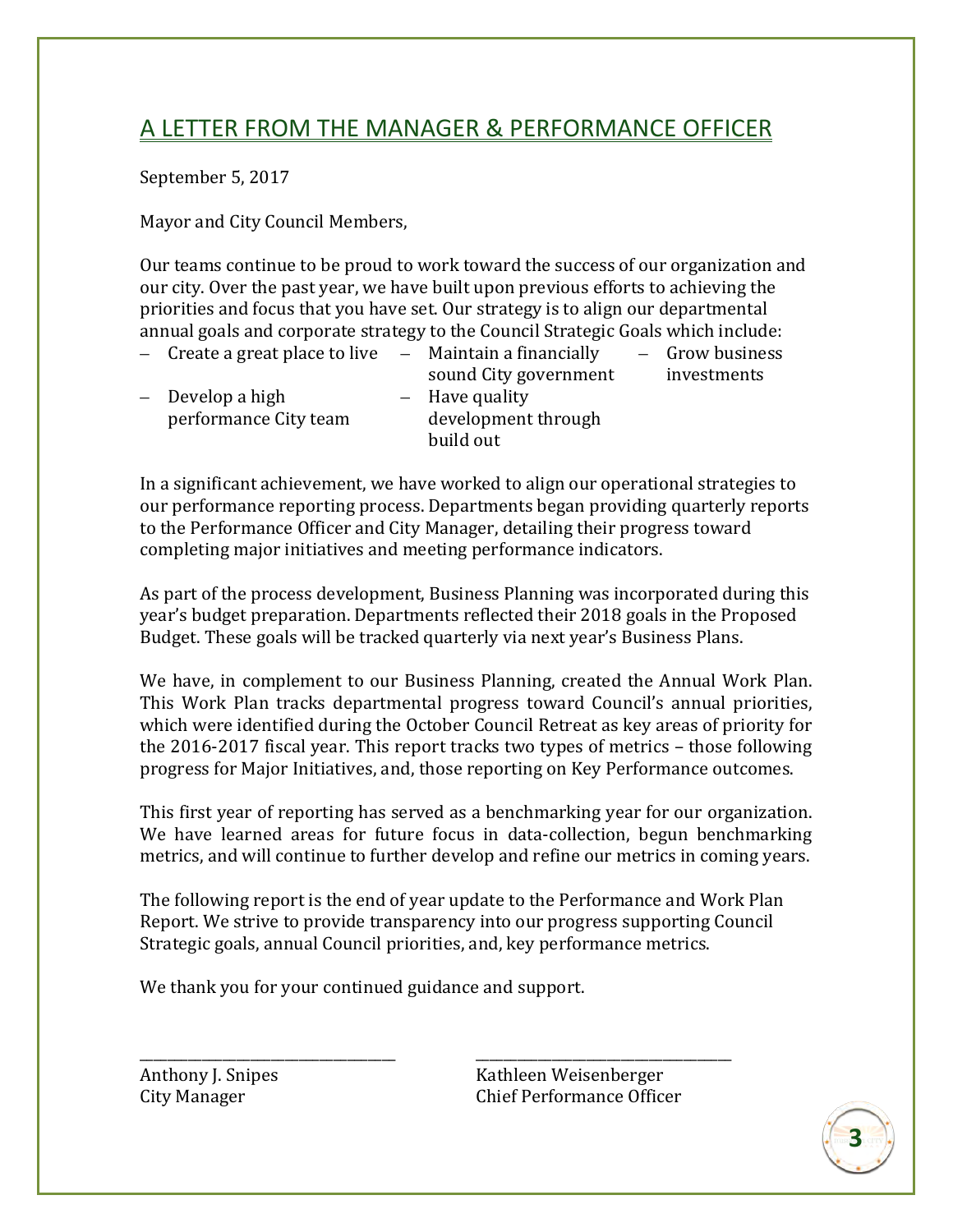

## **2016 – 2017 Annual Council Priorities**

- ❖ Public safety
- ❖ Infrastructure
- Municipal Utility District
- Planning, Development, Permits
- $\div$  Communications

### **BENCHMARK KEY CODES**



**Project Completed** = Utilized for projects with a defined completion date. If denoted with a blue square, this symbolizes that the project has reached 100% completion.

**Meets Goal or Exceeds Expectations =** Utilized for both quantifiable goals, and, ongoing initiatives. If denoted with a green square, this symbolizes that the goal or initiative has met or has exceeded its target for this reporting period.

**Within 15% of Goal** = Utilized for projects with completion dates, quantifiable goals, and, ongoing initiatives. This project or goal is within 1% - 15% of reaching its goal for this reporting period.

**Delayed** = This project, goal, or initiative has either been delayed or is greater than 15% below its goal for this reporting period.

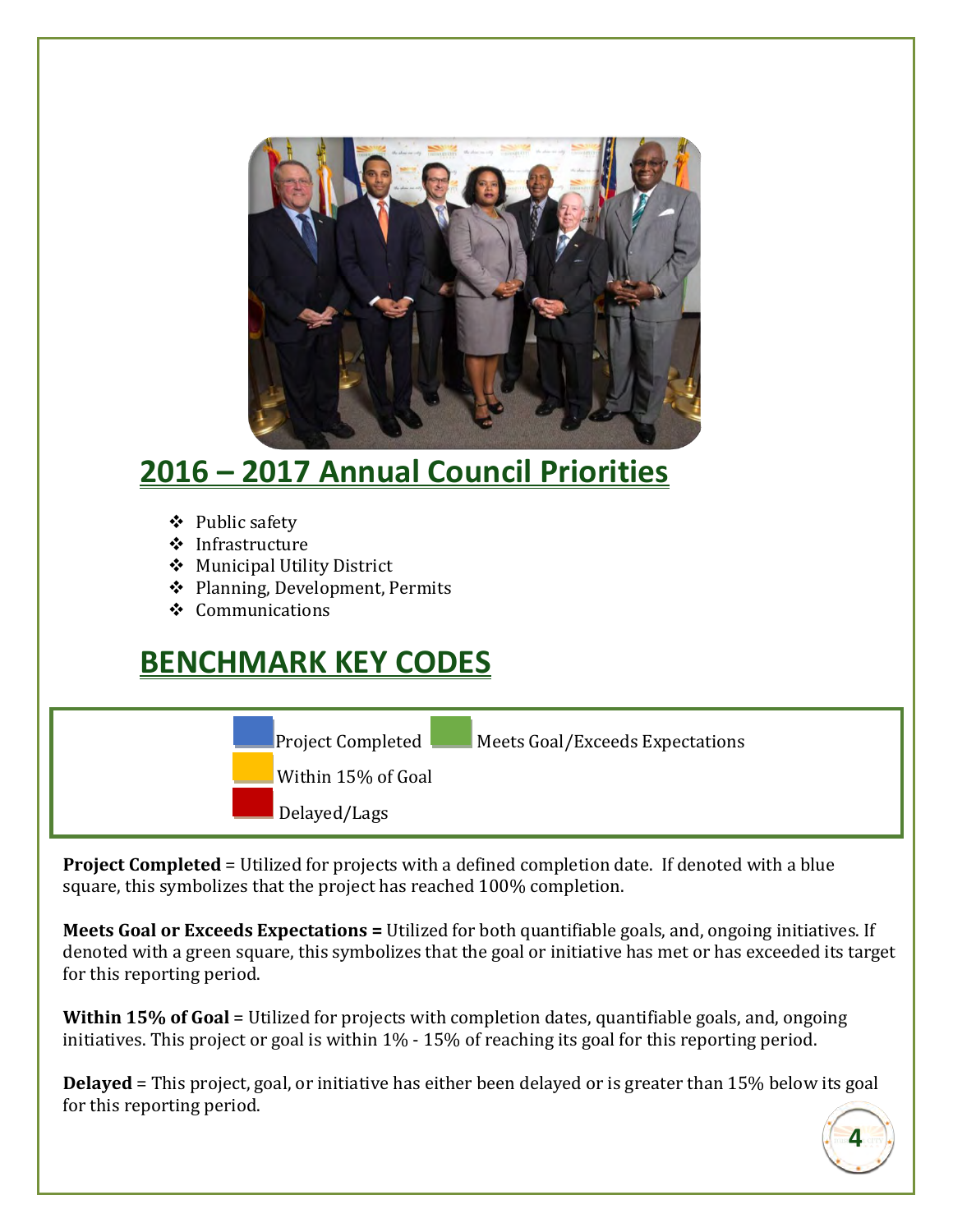## **Citywide Performance Summary Major Initiatives**

Great strides have been taken toward accomplishing the City's Major Initiatives during Fiscal Year 2017. Staff has put substantial effort into progressing toward completion of those initiatives that directly support our City Council's stated priorities.

We are pleased to report that eighty-four percent (**84%)** of our major initiatives have been completed, met goals, or exceeded expectations for progress this year. An additional fourteen percent (14%) are within the final stages of completion as defined by being within fifteen percent (15%) of the goal. This leaves only two percent (2%) of major initiatives which experienced a significant delay. All staff are prioritizing completion of remaining major initiatives within the coming months.



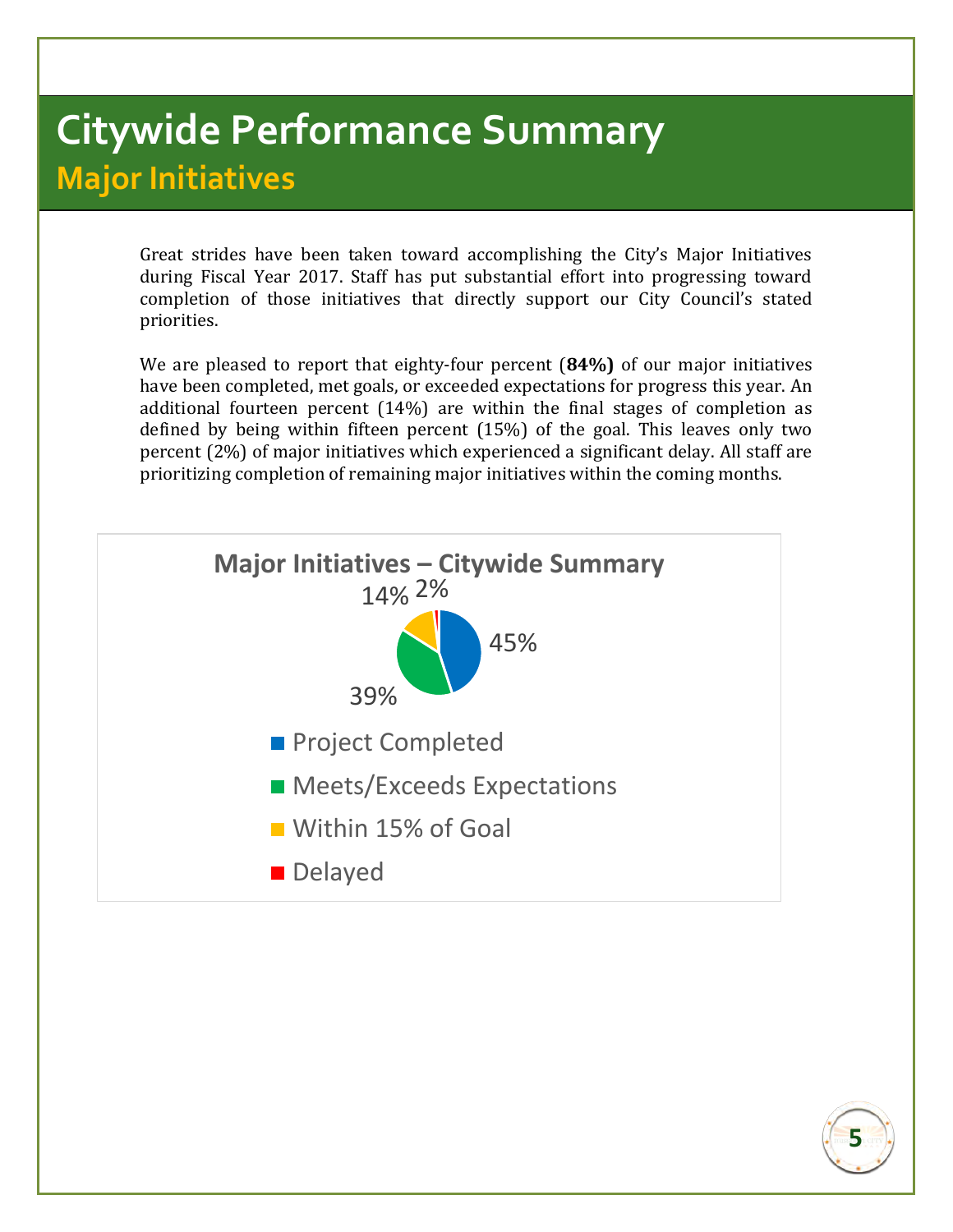## **Citywide Performance Summary Performance Metrics**

Fiscal year 2017 has been the first in which Missouri City departments have uniformly reported upon performance metrics. Our performance metrics track progress toward meeting benchmarks. Benchmarks were set based upon industry standards and staff's professional assessment of reasonable, yet challenging, targets for improvement. Staff continues to develop and refine metrics that will accurately track progress toward improvement and outcomes.

We are pleased to report that, in this first year of performance reporting, departments have completed tracked outcomes, or have met or exceeded expectations for sixty-seven percent **(67%)** of all tracked metrics. Twenty-six percent (26%) of performance goals have nearly met goals, as defined by being within fifteen percent (15%) of the target.

Seven percent (7%) of metrics are greater than fifteen percent below their goal. In several instances, achievement was delayed as a result of outside entities or regulations, or, timing delays of co-dependent projects.

Performance reporting has been a useful tool in highlighting areas in need of focus throughout the fiscal year in order to meet our organizational goals and timelines.



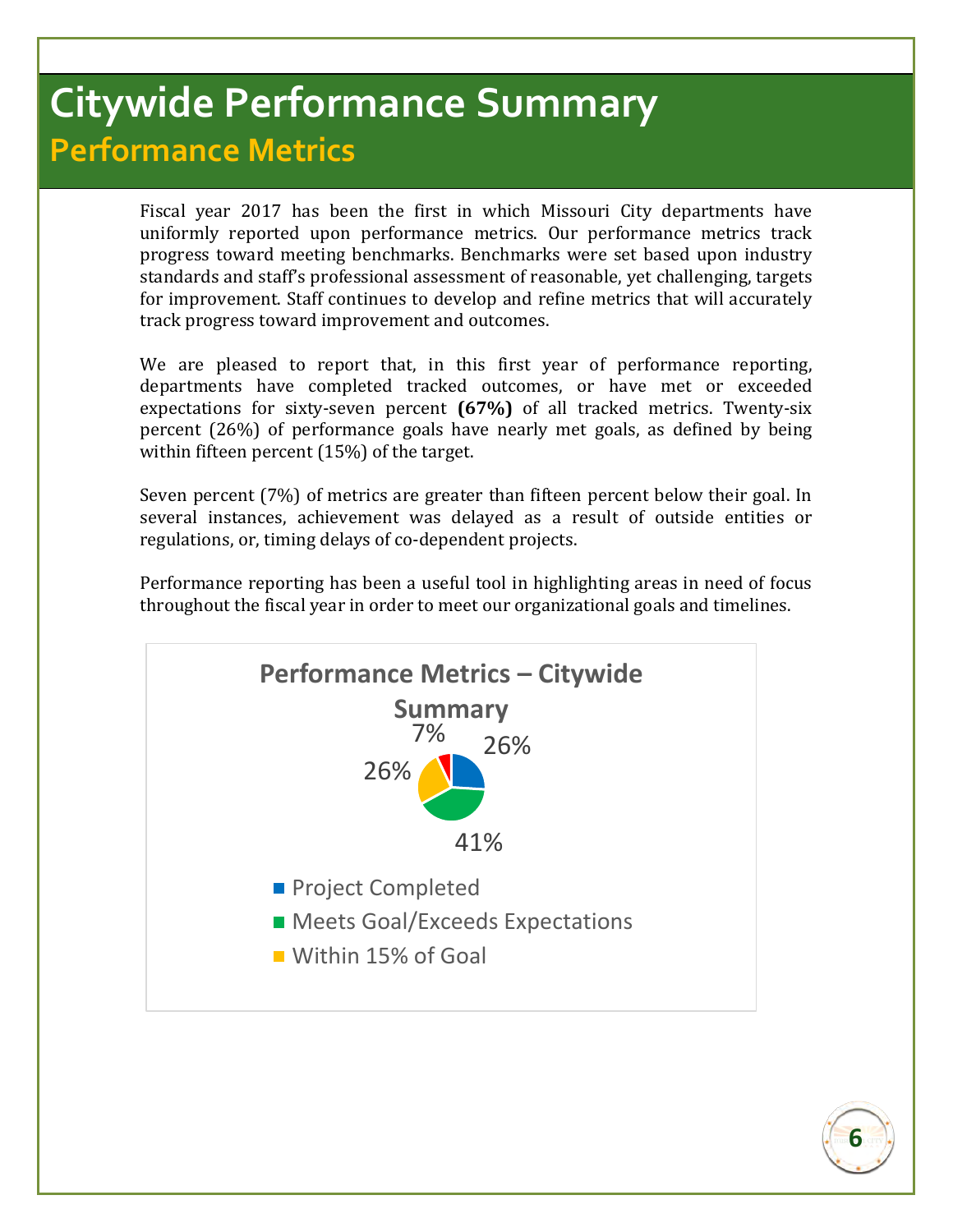## **Public Safety**

## **Fire & Rescue Services**

*Mission: To preserve life and property, promote a safe community and quality of life.*



#### **Priority Area Major Initiatives Updates**

#### **Operational Improvement**

Monitor and evaluate response time data for all emergency incidents. Respond to emergency calls in the City within 7 minutes.

Installation of a compressed air foam system on an existing 2012 fire engine. This project will increase the capabilities of a 2012 fire engine and maintain an ISO 1 certification.

Finalize funding for station 3 and 4 renovations.

#### **Community Engagement & Interaction**

Implement the Community Engagement Engine Concept to assist the department with community outreach programs and engage in eight activities.

#### **Training & Leadership Development**

Implement direct delivery of EMS training and deliver or facilitate five classes of at least two-hour duration to on-shift personnel.

Integrate the modern fire ground research into the department's fire ground operations through training and policies.

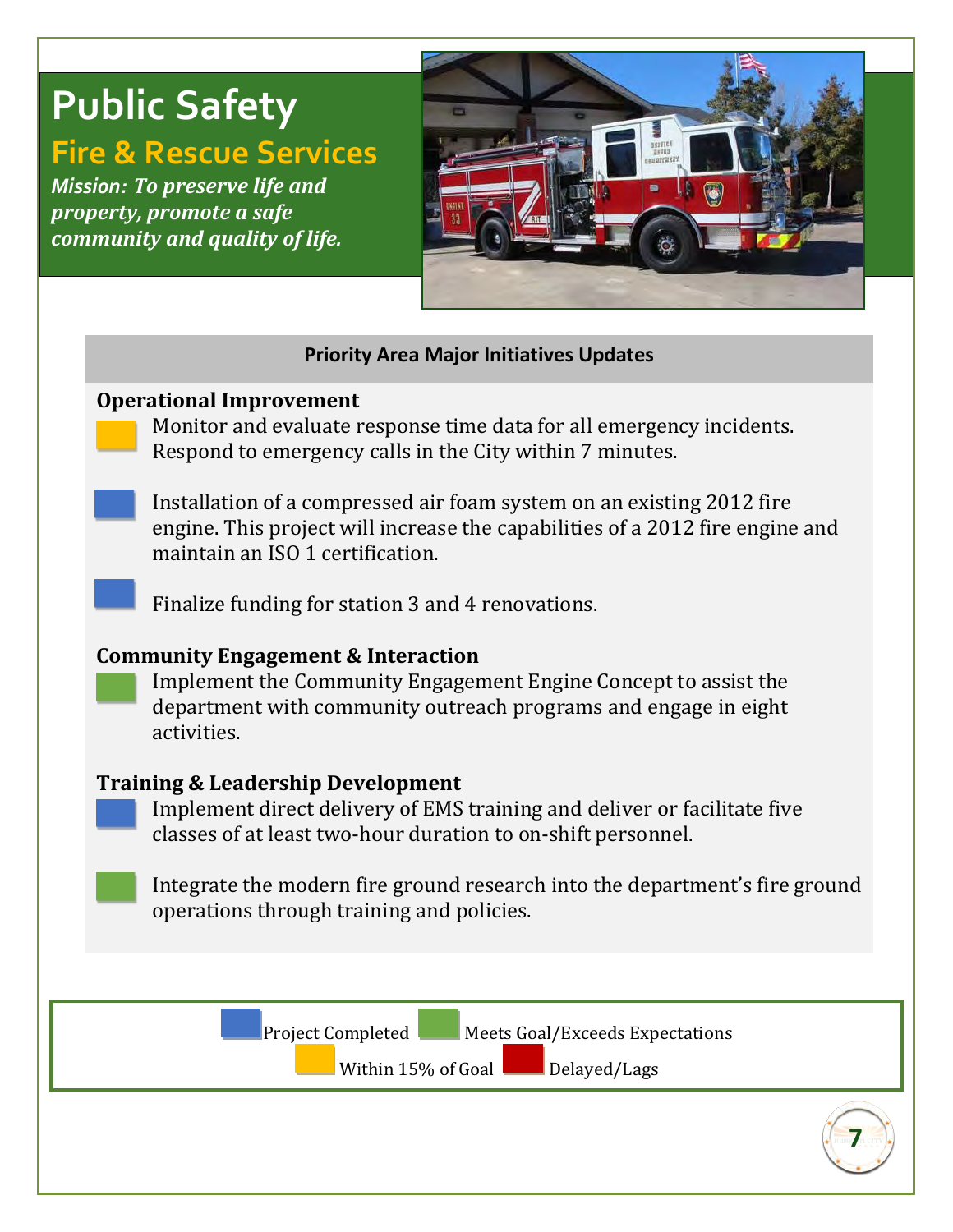|                                                                                                                    | <b>Fire Department</b><br><b>Key Performance Metrics</b>                                                                                                                                                                     |
|--------------------------------------------------------------------------------------------------------------------|------------------------------------------------------------------------------------------------------------------------------------------------------------------------------------------------------------------------------|
| <b>MAJOR INITIATIVE OR GOAL</b>                                                                                    | <b>PERFORMANCE METRIC</b>                                                                                                                                                                                                    |
| improvement plan that will<br>support a healthy lifestyle by May<br>1,2017                                         | Develop and implement a wellness <b>Conduct an annual physical assessment of the sworn</b><br>members of the organization utilizing the entry<br>physical agility with a completion time of 5 minutes 47<br>seconds or less. |
|                                                                                                                    | End of Year Goal:<br>61%<br>End of Year Actual:<br>92%                                                                                                                                                                       |
| Monitor and evaluate response<br>time data for all emergency<br>incidents.                                         | Respond to emergency calls in the City within 7<br>minutes.                                                                                                                                                                  |
|                                                                                                                    | End of Year Goal: 72%<br>End of Year Actual: 71%                                                                                                                                                                             |
| Integrate the modern fire ground<br>ground operations through<br>training and policies by the end of<br>June 2017. | Department wide instruction of sworn personnel to<br>research into the department's fire include live fire training on modern fire ground<br>tactics.                                                                        |
|                                                                                                                    | End of Year Goal:<br>70%<br>End of Year Actual:<br>90%                                                                                                                                                                       |
| Implement new concepts to assist<br>the department with community<br>outreach programs.                            | Conduct eight community engagement planning<br>activities.                                                                                                                                                                   |
|                                                                                                                    | End of Year Goal:<br>8<br><b>End of Year Actual:</b><br>10                                                                                                                                                                   |
| <b>Note</b>                                                                                                        | Metric revised in Q3 to reflect department focus on<br>overall community engagement efforts. The original<br>metric focused upon a specific concept - the Community<br><b>Engagement Engine.</b>                             |
| Complete the HIPAA risk<br>assessment and update the<br>Department's HIPAA program.                                | Ensure all employees receive training on the HIPAA<br>policy.                                                                                                                                                                |
|                                                                                                                    | 100%<br>End of Year Goal:<br>End of Year Actual:<br>100%                                                                                                                                                                     |

**8** Project Completed Meets Goal/Exceeds Expectations Within 15% of Goal Delayed/Lags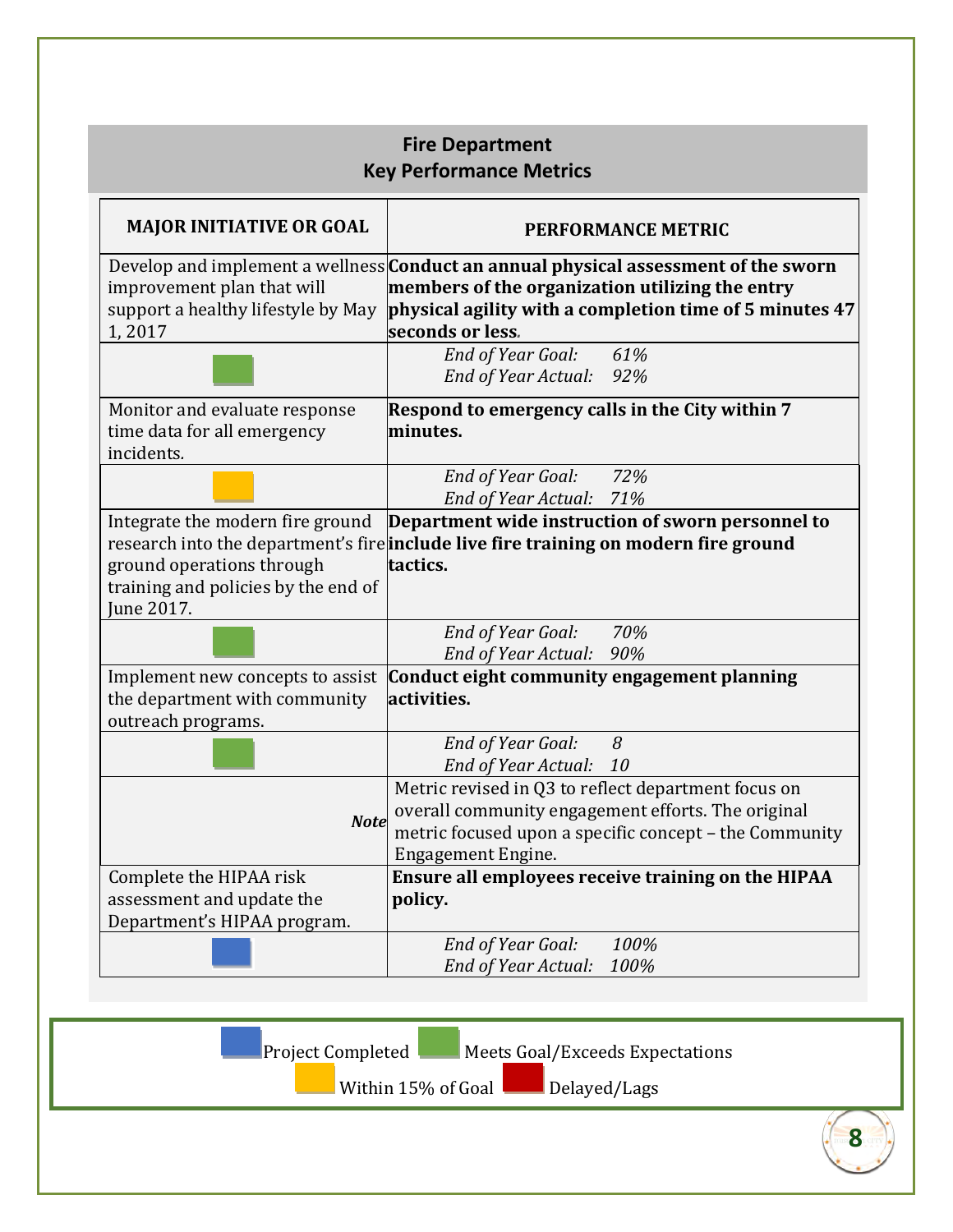## **Public Safety Police Department**

*The Missouri City Police Department is a value driven organization committed to excellence; we understand cooperation and collaboration with the community will make Missouri City a Great Place to Live; Safe, Beautiful and Active.*



#### **Priority Area Major Initiatives Updates**

#### **Operational Improvement**

Increase the minimum number of traffic contacts officers should make each shift, increasing visibility and deterring criminal activity.

Increase the number of pedestrian contacts officers should make each shift, increasing visibility and deterring criminal activity.

Encourage officers to investigate all suspicious activity observed, i.e. persons, vehicles, and situations.

#### **Crime Reduction**

Initiate and monitor the Data Driven Approaches to Crime and Traffic Safety (DDACTS) initiative, in relation to crime reduction.

Increase patrols in the DDACTS identified area. This area is identified by our Crimes Analyst through the use of historical data.

Utilize non-traditional personnel to assist and serve as a force multiplier (Detectives, Criminalists, and Special Investigators).

Be visible when appropriate. Utilize marked units, bicycle patrols and motorcycles.

Project Completed Meets Goal/Exceeds Expectations

Within 15% of Goal Delayed/Lags

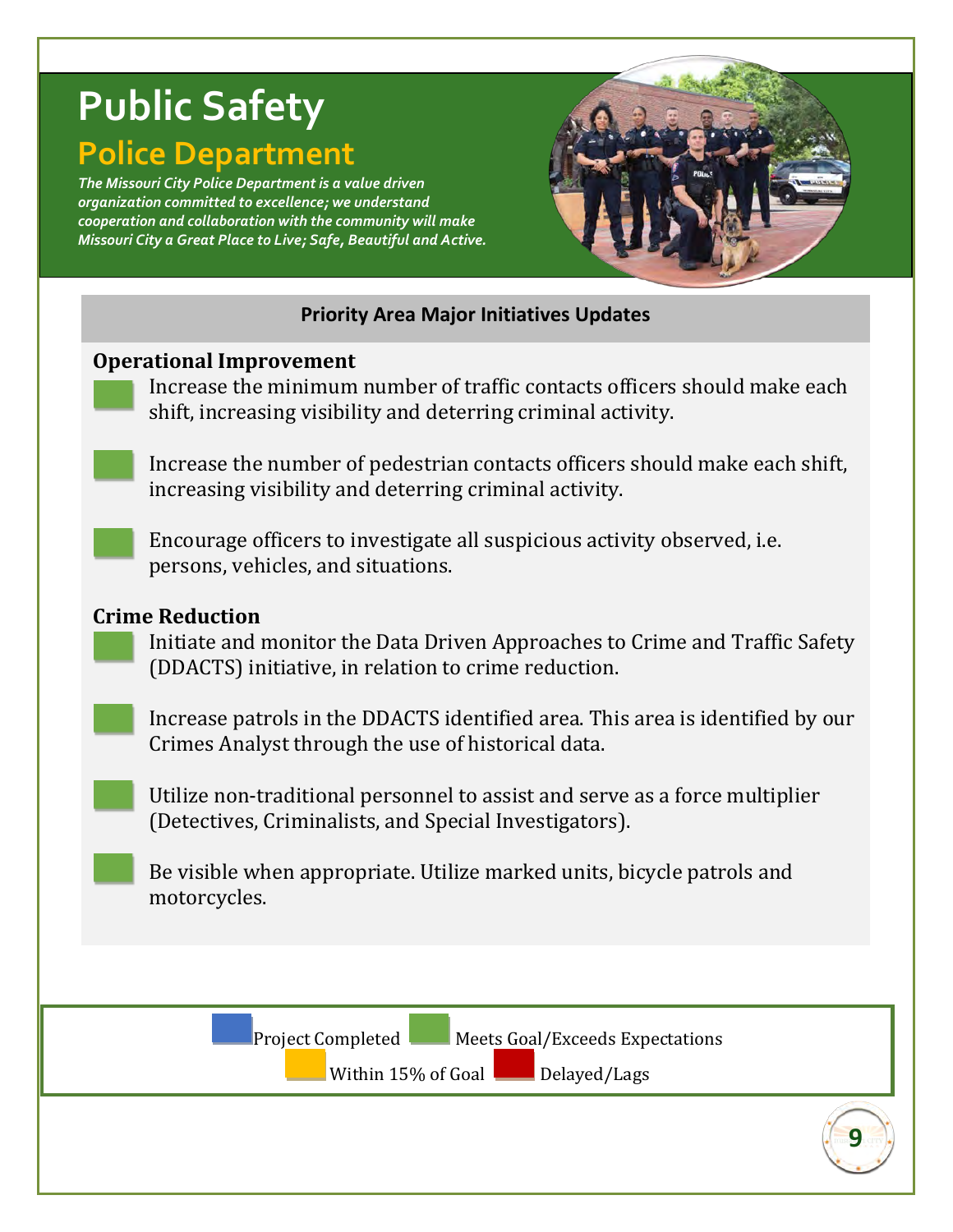#### **Crash Reduction**

l

Initiate and monitor the DDACTS initiative in relation to crash reduction.

Increase patrols in the DDACTS identified area.

Improve analysis through use of historical data.

Utilize non-traditional personnel to assist and serve as a force multiplier (Detectives, Criminalists, and Special Investigators).

Be visible when appropriate. Utilize marked units, bicycle patrols and motorcycles.

#### **Community Interaction - Policing & Crime Prevention**

Assign a member of the Police Department supervisory staff as the Liaison for every HOA in the city.

Attend all monthly meetings and provide current crime trends and data and what steps are being taken to remedy these (DDACTS).

Assign a command staff member to attend annual HOA meetings.

#### **Investigative Support**

Detectives tasked with investigating Part I crimes receive additional training specific to this duty.

Fully implement LPR cameras strategically throughout the city and on selected vehicles to identify and locate stolen and targeted vehicles.

Seek out new software to better enable investigators to solve crimes.

Provide additional training to criminalists in an effort increase their skillset and better process crime scenes.



**10**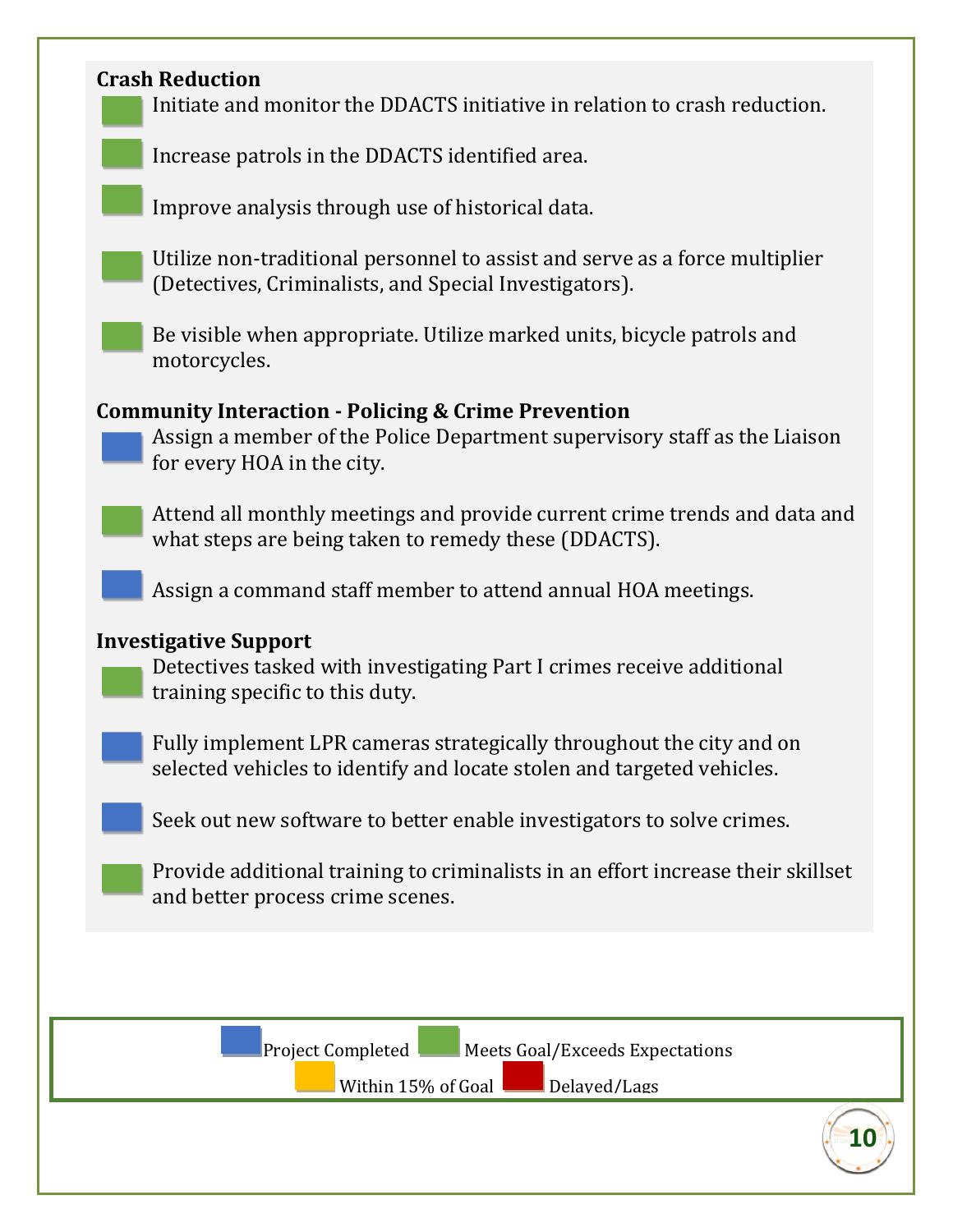#### **Police Recruitment**

Improve the visibility of our recruitment team by developing and implementing recruiting vehicles with improved graphics and appeal.

Expand our search area and attend more events (job fairs) to attract a larger number of candidates.

Improve the brochures, informational and promotional materials provided to potential candidates.

Host a larger number of candidate testing throughout the year.

#### **Leadership Development**

Host an increased number of professional development courses focusing on courses that would benefit our supervisory staff.

Ensure eligible supervisors attend the Leadership Command College at Sam Houston State University.

Ensure eligible supervisors attend the FBI National Academy in Quantico Virginia.

Seek out non-traditional courses that would both benefit our staff as well as improve the service we provide our citizens.



Project Completed Meets Goal/Exceeds Expectations

Within  $15\%$  of Goal Delayed/Lags

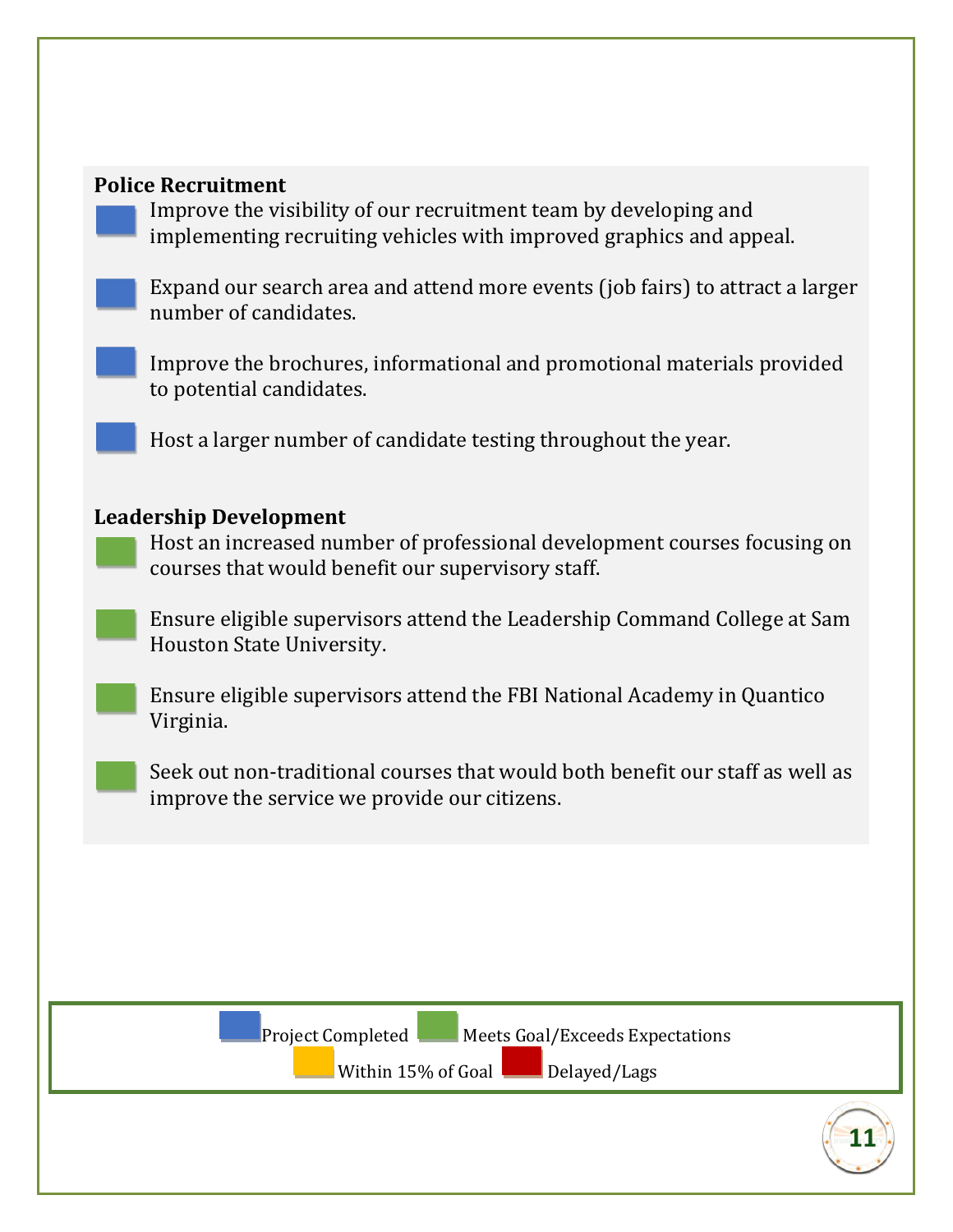| Reduce crashes in identified DDACTS area by 5%.<br>Less than or equal to 371 crashes<br>Community Interaction Work with all members of the community by attending at least<br>Increase our Clearance Rate on all Part I crimes by 2% over<br>previous year (resulting in 26% clearance rate). |
|-----------------------------------------------------------------------------------------------------------------------------------------------------------------------------------------------------------------------------------------------------------------------------------------------|
|                                                                                                                                                                                                                                                                                               |
|                                                                                                                                                                                                                                                                                               |
|                                                                                                                                                                                                                                                                                               |
|                                                                                                                                                                                                                                                                                               |
|                                                                                                                                                                                                                                                                                               |
|                                                                                                                                                                                                                                                                                               |
|                                                                                                                                                                                                                                                                                               |
|                                                                                                                                                                                                                                                                                               |
|                                                                                                                                                                                                                                                                                               |
|                                                                                                                                                                                                                                                                                               |
| Host or attend at least 10 professional development courses                                                                                                                                                                                                                                   |
| focusing on officers, especially those at supervisory & command                                                                                                                                                                                                                               |
|                                                                                                                                                                                                                                                                                               |
|                                                                                                                                                                                                                                                                                               |
| Participate in at least 12 recruiting/job fairs in an effort to                                                                                                                                                                                                                               |
| 12 recruiting/job fairs                                                                                                                                                                                                                                                                       |
| 17 recruiting/job fairs                                                                                                                                                                                                                                                                       |
| Conduct 70,000 contacts (traffic and pedestrian) in support of                                                                                                                                                                                                                                |
|                                                                                                                                                                                                                                                                                               |
|                                                                                                                                                                                                                                                                                               |
|                                                                                                                                                                                                                                                                                               |
| Reduce crime in identified DDACTS area by 10% over previous                                                                                                                                                                                                                                   |
|                                                                                                                                                                                                                                                                                               |
|                                                                                                                                                                                                                                                                                               |
|                                                                                                                                                                                                                                                                                               |
|                                                                                                                                                                                                                                                                                               |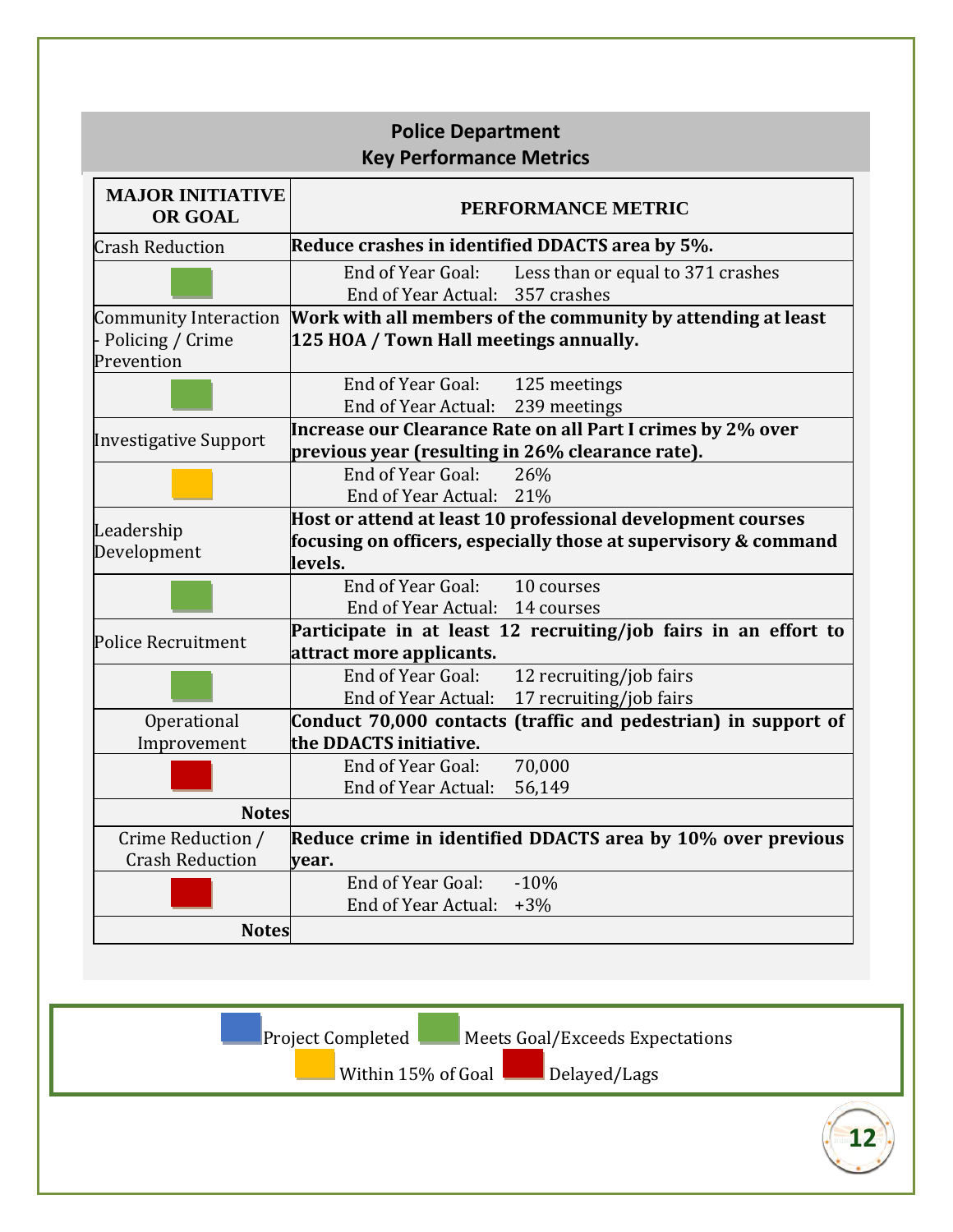## **Public Safety - Code Enforcement**

*The Missouri City Code Enforcement Division enforces locally adopted zoning laws and city codes to improve the quality of neighborhoods in Missouri City, ensure high maintenance standards, and ensures the health and safety of the public.*

#### **Priority Area Major Initiatives Updates**

#### **Education**

Continue to educate all citizens on the use of SeeClickFix at monthly HOA meetings as well as other city wide meetings.

Develop a course of instruction and instruct all city employees on the recognition of the most common violations found within the city. Instruct these same employees on how to enter said violations into SeeClickFix.

Conduct targeted, neighborhood sweeps focusing on compliance and education.

Create and distribute a code enforcement brochure listing the most common violations and avenues to remediate the issue.

#### **Compliance**

Enlist the assistance of other City Departments with code enforcement violation detection and remedy (bandit signs).

At the end of the first quarter, proposals will be presented to City Council for consideration and action.

#### **Nuisance Abatement**

Put forth for consideration an ordinance providing code officers with ability to issue "promise to appear" to violators.

Put forth for consideration an ordinance providing for graduated minimum penalties for various code violations.

Resolution adopting a code enforcement philosophy addressing purpose and recognizing staff's ability to exercise their authority with flexibility and enforcement.

Project Completed Meets Goal/Exceeds Expectations

**13**

Within 15% of Goal Delayed/Lags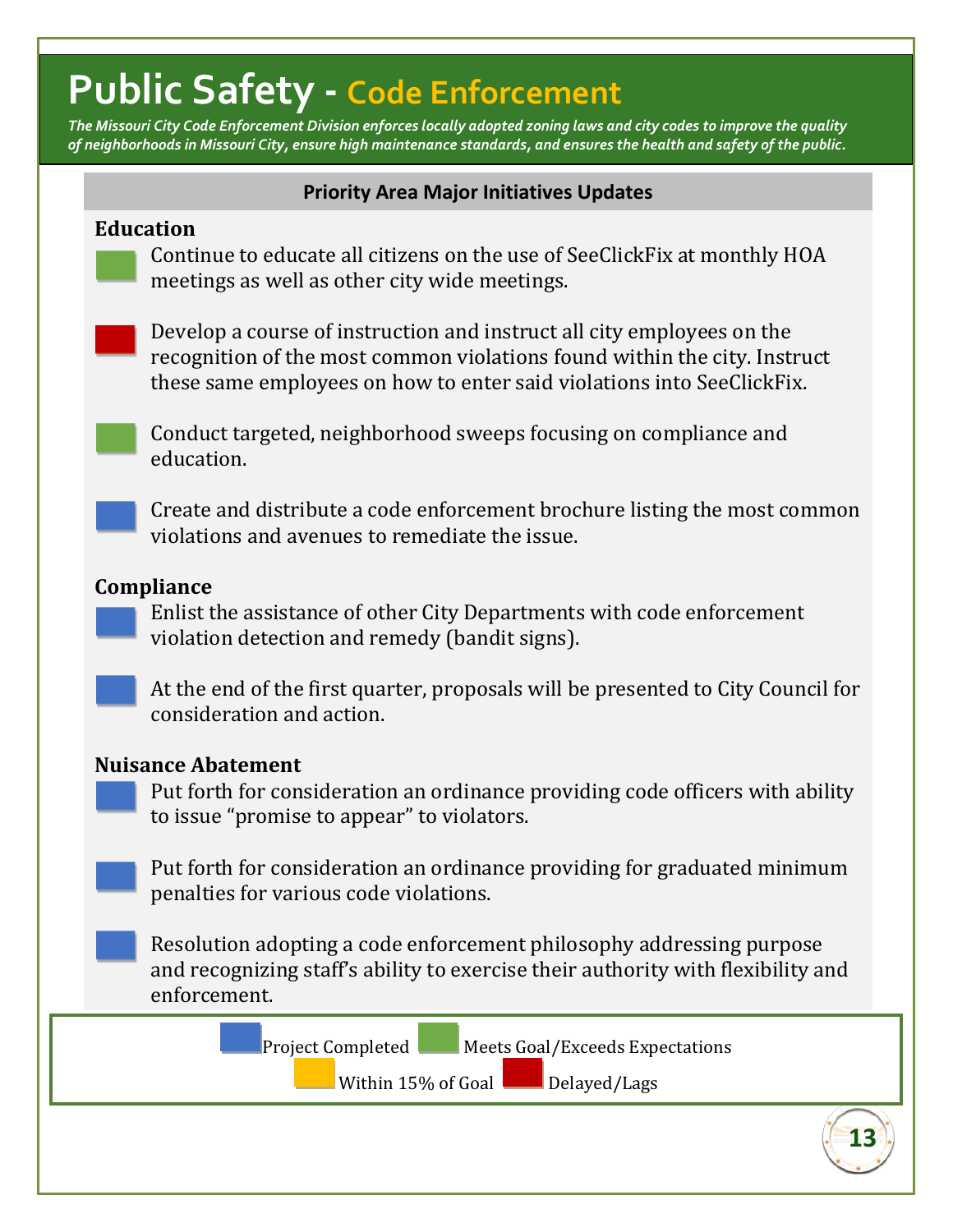|                    | <b>Code Enforcement</b><br><b>Key Performance Metrics</b> |
|--------------------|-----------------------------------------------------------|
| <b>Operational</b> | Conduct approximately 3,500 actions while                 |
| Improvement        | investigating all Code Enforcement violations.            |
|                    | End of Year Goal: 3,500                                   |
|                    | End of Year Actual: 6,435                                 |
| Operational        | Conduct 12 targeted neighborhood sweeps focusing          |
| Improvement        | on compliance and education.                              |
|                    | End of Year Goal: 12 sweeps                               |
|                    | End of Year Actual: 12 sweeps                             |

Project Completed Meets Goal/Exceeds Expectations

Within 15% of Goal Delayed/Lags

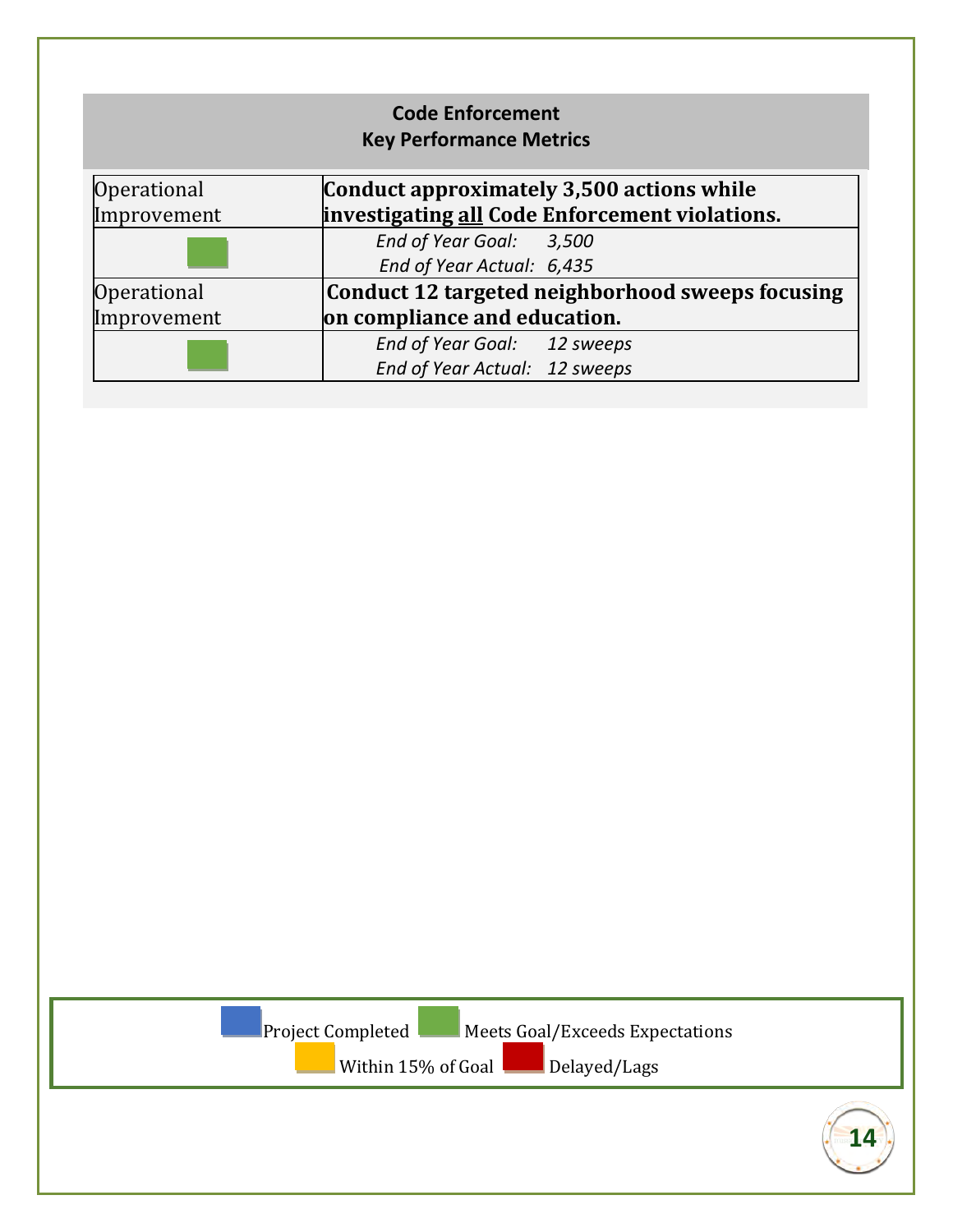# **Municipal Utility Districts**



#### **Priority Area Major Initiatives Updates**

#### **Strategic Planning**

Begin the process of developing a long-term strategy via a review.

Complete the development of a Request for Statements of Qualifications for an analysis of the consolidation of Municipal Utility Districts (MUD).

Present the completed RFQ for MUDs to the Planning Development and Infrastructure Committee.

Present the completed RFQ for MUDs to the full Council for authorization to advertise in the second quarter of calendar 2017.

#### **Infrastructure**

Complete the construction of Phase 3 surface water transmission lines.

Complete the scope of work for Phase 2 expansion of the surface water treatment plant.

#### **Regional Agreements**

Enter negotiations for the regionalization of wastewater treatment between the Mustang Bayou Service Area and Palmer Plantation.

Present the Mustang Bayou/Palmer Plantation regionalization agreement to the Planning Development and Infrastructure Committee.

Present the Mustang Bayou/Palmer Plantation regional agreement to the City Council.

Project Completed Meets Goal/Exceeds Expectations

Within  $15\%$  of Goal Delayed/Lags

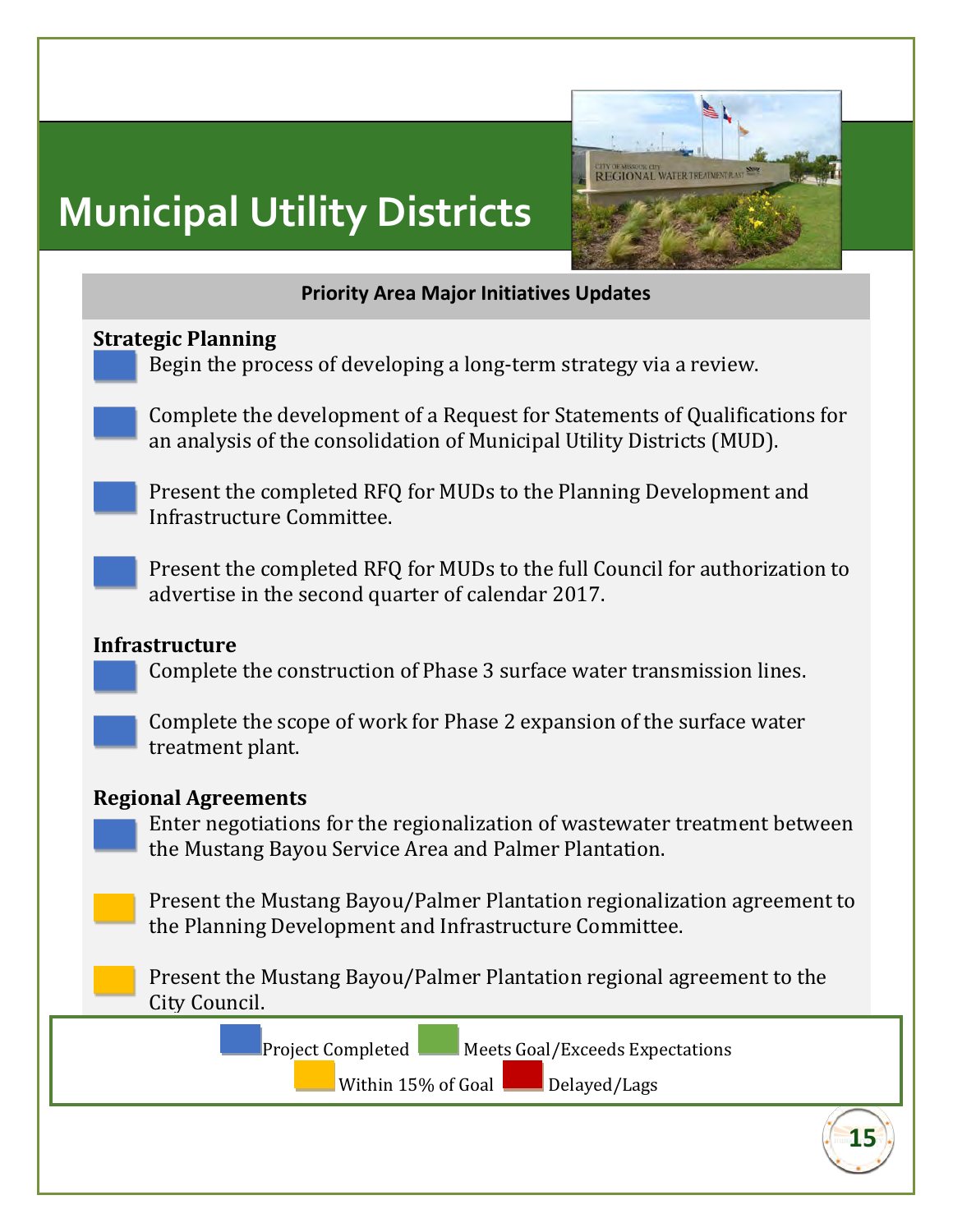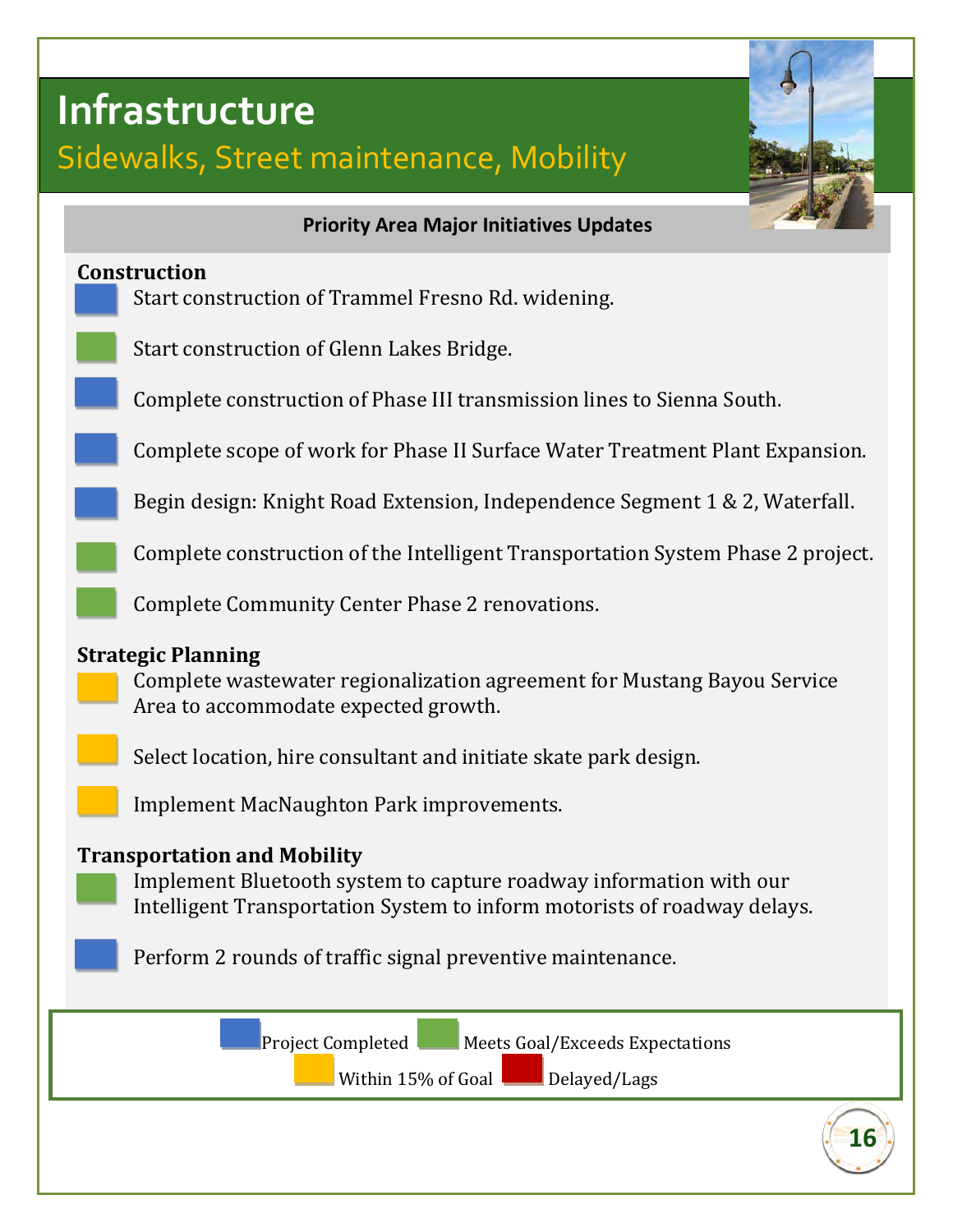#### **Infrastructure Key Performance Metrics**

| <b>MAJOR INITIATIVE OR GOAL</b> | <b>PERFORMANCE METRIC</b>                                              |  |  |
|---------------------------------|------------------------------------------------------------------------|--|--|
|                                 | Sweep 535 lane miles 2 times a year as part of the Street              |  |  |
| <b>Street Sweeping</b>          | <b>Sweeping program</b>                                                |  |  |
|                                 | End of Year Goal:<br>535                                               |  |  |
|                                 | End of Year Actual:<br>535                                             |  |  |
| <b>GIS Strategic Plan</b>       | Complete the GIS strategic plan by January 31, 2017                    |  |  |
|                                 | End of Year Goal: 100% Complete                                        |  |  |
|                                 | End of Year Actual: 100% Complete                                      |  |  |
|                                 | Implement Bluetooth system to capture roadway info                     |  |  |
| <b>Travel Times</b>             | with our ITS to inform motorists of roadway delays by<br>June 30, 2017 |  |  |
|                                 | End of Year Goal:<br>95%                                               |  |  |
|                                 | End of Year Actual:<br>90%                                             |  |  |
|                                 | Complete the pavement repair/replacement of at least                   |  |  |
| <b>Street Repair</b>            | \$700,000 of pavement by June 30, 2017.                                |  |  |
|                                 | End of Year Goal:<br>\$700,000                                         |  |  |
|                                 | \$760,738<br>End of Year Actual:                                       |  |  |
|                                 | Complete the sidewalk repair/replacement of a least                    |  |  |
| Sidewalk Repairs                | \$500,000 of sidewalk by June 30, 2017.                                |  |  |
|                                 | \$500,000<br><b>End of Year Goal:</b>                                  |  |  |
|                                 | \$449,923<br><b>End of Year Actual:</b>                                |  |  |
|                                 |                                                                        |  |  |
| Project Completed               | Meets Goal/Exceeds Expectations<br>Within 15% of Goal<br>Delayed/Lags  |  |  |

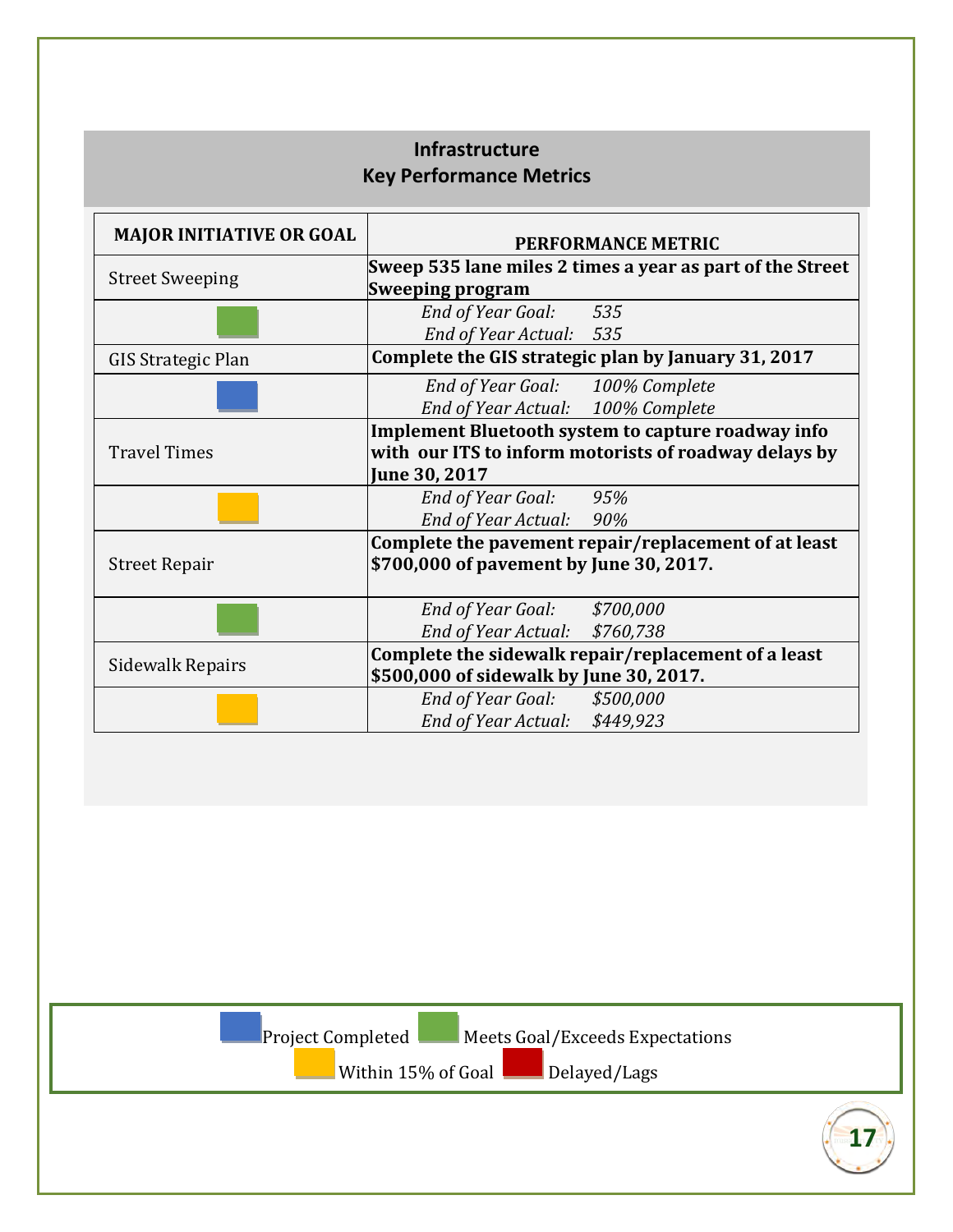## **Planning, Development, Permits**

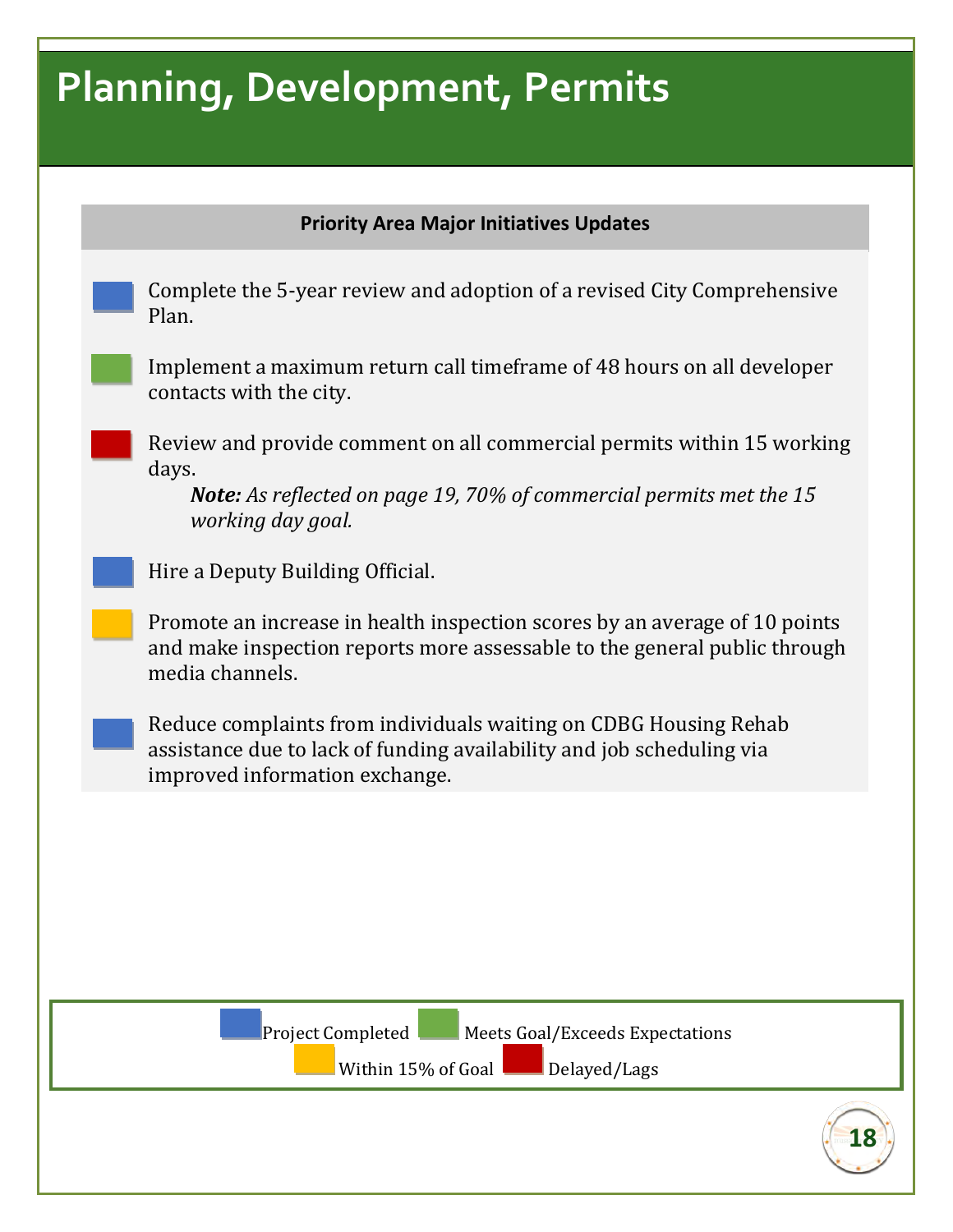|                                                                   | <b>Planning, Development, Permits</b><br><b>Key Performance Metrics</b>                                                                                                                                                                                                                                                                                                  |
|-------------------------------------------------------------------|--------------------------------------------------------------------------------------------------------------------------------------------------------------------------------------------------------------------------------------------------------------------------------------------------------------------------------------------------------------------------|
| Comprehensive Plan Review<br>& Update                             | Support the development of the implementation plan for<br>Texas Parkway Redevelopment and other major Corridor<br>Plan Studies as identified.                                                                                                                                                                                                                            |
|                                                                   | End of Year Goal:<br>100%<br>End of Year Actual: 100%                                                                                                                                                                                                                                                                                                                    |
|                                                                   | Review and provide Comments on 100% of commercial<br>permits / Change of Uses within 10 -15 working days.                                                                                                                                                                                                                                                                |
|                                                                   | End of Year Goal:<br>100%<br>End of Year Actual: 70%                                                                                                                                                                                                                                                                                                                     |
| Notes:                                                            | Staffing and resource challenges occurred in the first three<br>quarters. With added staff, our commercial review challenges of<br>the past are seeing a major improvement. Implementation of the<br>new automation software (EnerGov.) is progressing positively.<br>Staff anticipates implementation of EnerGov will increase the<br>ability to meet the goal of 100%. |
| Streamline processes                                              | Complete an Illustrative guide of standard operating<br>procedures for anyone conducting development within the<br>City.                                                                                                                                                                                                                                                 |
|                                                                   | End of Year Goal:<br>100%<br>End of Year Actual: 85%                                                                                                                                                                                                                                                                                                                     |
| Notes:                                                            | Significant progress is anticipated in the 1st quarter FY2018 to<br>complete the project.                                                                                                                                                                                                                                                                                |
| Increase awareness and<br>education through<br>community outreach | Increase Staff attendance at HOA Meetings by the end of the<br>fiscal year (June 2017) to 10 meetings.                                                                                                                                                                                                                                                                   |
|                                                                   | <b>End of Year Goal:</b><br>10<br><b>End of Year Actual:</b><br>15                                                                                                                                                                                                                                                                                                       |
| Improve restaurant health<br>inspection scores                    | Reduce number of restaurants scoring between 80 to 90<br>points on health inspections by 5% (with these restaurants<br>increasing scores above the 90 point threshold).                                                                                                                                                                                                  |
|                                                                   | End of Year Goal:<br>5% increase<br>End of Year Actual: 1% increase                                                                                                                                                                                                                                                                                                      |
| Notes:                                                            | New Texas Food Establishment Rules were recently adopted. As<br>food handlers adapt, scoring increases will be slow. Despite<br>challenges, there was a positive increase in health scores.<br>Education, and Health Inspector coaching, will aid this process.                                                                                                          |
|                                                                   |                                                                                                                                                                                                                                                                                                                                                                          |

Project Completed Meets Goal/Exceeds Expectations

Within 15% of Goal Delayed/Lags

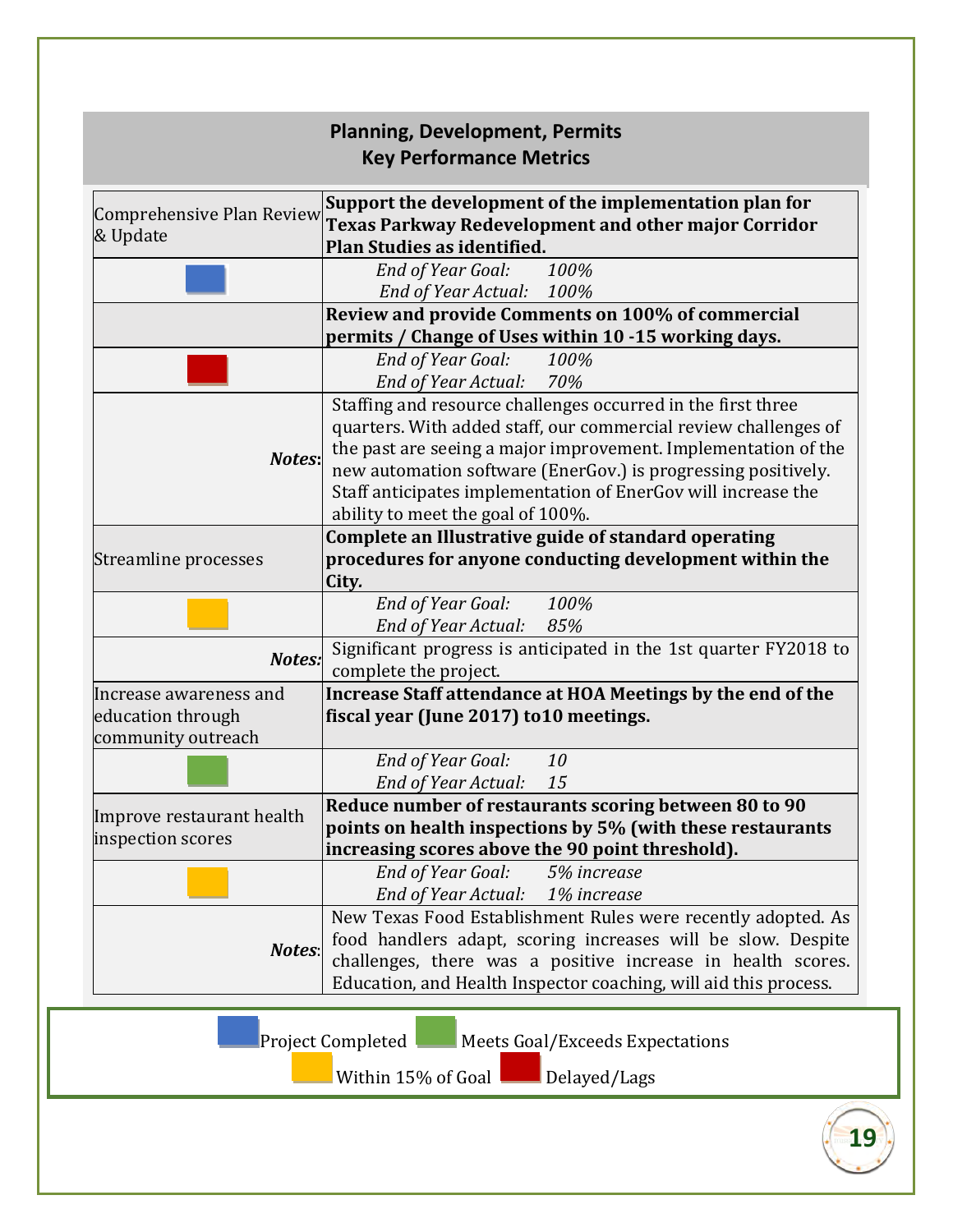## **Communications**

## Internal & External

| <b>Priority Area Major Initiatives Updates</b>                                                                                                                 |  |
|----------------------------------------------------------------------------------------------------------------------------------------------------------------|--|
| <b>Technological Upgrades and Improvements</b>                                                                                                                 |  |
| Redesign the City's web presence - MissouriCityTX.Gov.                                                                                                         |  |
| Perform a website content overhaul for the emergency management<br>website - MissouriCityReady.Com.                                                            |  |
| Develop and design Missouri City Parks Foundation website.                                                                                                     |  |
| Launch/create City Council Pages on redesigned City website providing a<br>mechanism for Members to have another communications portal with<br>constituencies. |  |
| Install/launch high-definition Swagit Streaming Media Service to revamp<br>Missouri City Television programming.                                               |  |
| Install/launch Swagit streaming mobile media app to provide our citizens<br>with alerts and push notifications.                                                |  |
| Install/launch new MCTV video play-out broadcasting system integrated<br>with the new City mobile app and the redesigned City website.                         |  |
| Facilitate live streaming of PEG channel via City website to provide cross-<br>viewing opportunity and updates to citizens in real-time.                       |  |
|                                                                                                                                                                |  |
|                                                                                                                                                                |  |
| Project Completed<br>Meets Goal/Exceeds Expectations                                                                                                           |  |
| Delayed/Lags<br>Within 15% of Goal                                                                                                                             |  |

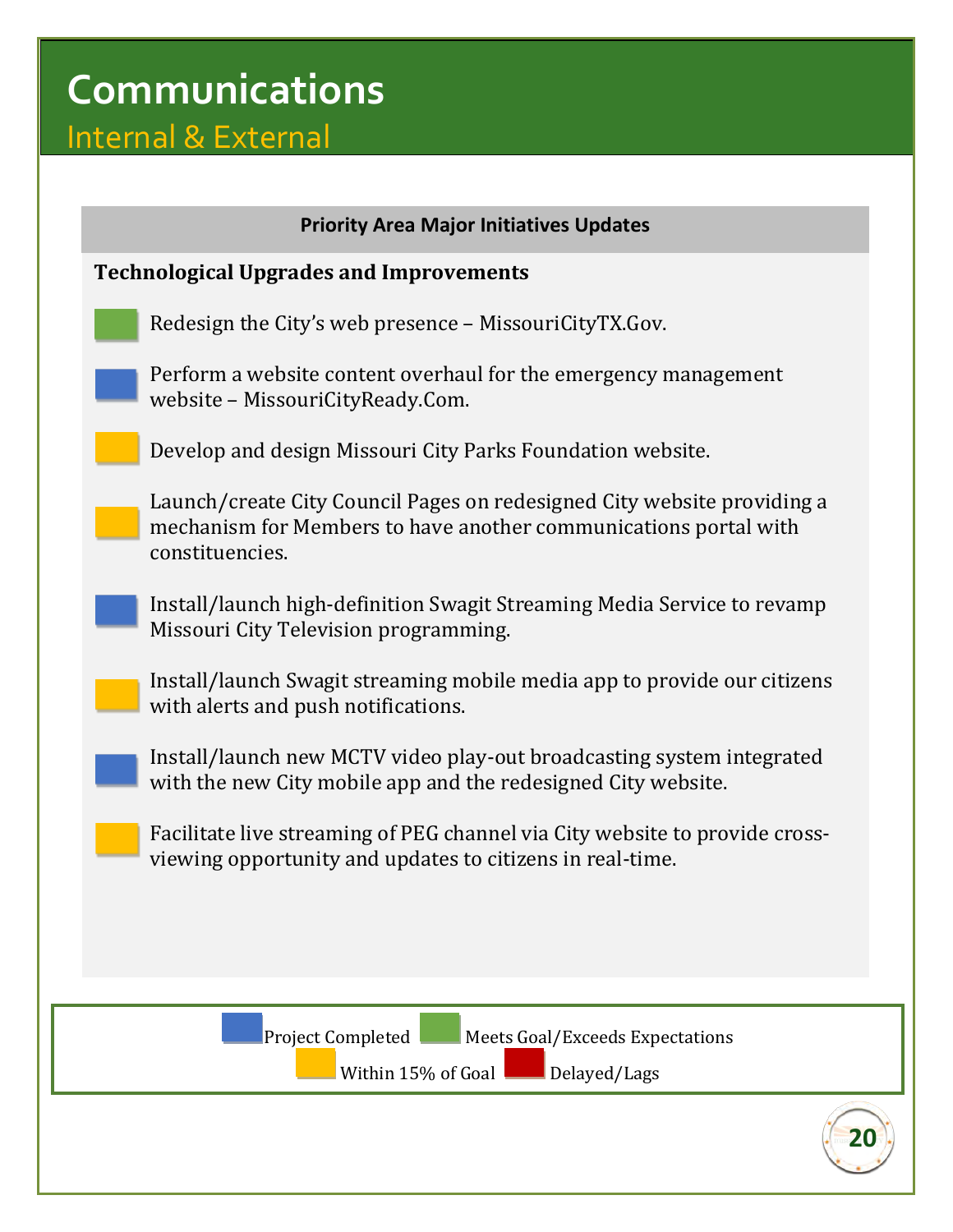#### **Print and Digital Media**

Finalize development of a print and digital residents' guide as an information resource for new homeowners, stakeholders, tourists, and media outlets.

Build the City's brand through strategic media, marketing, promotion, partnership, video and social media initiatives.

Produce inaugural City Annual Report.

Produce three citizen newsletters.

#### **HOA Meetings & Community Events**

Enhance communications to Mayor, Council, and City Manager regarding HOA meetings and community events.

Project Completed Meets Goal/Exceeds Expectations

Within  $15\%$  of Goal  $\Box$  Delayed/Lags

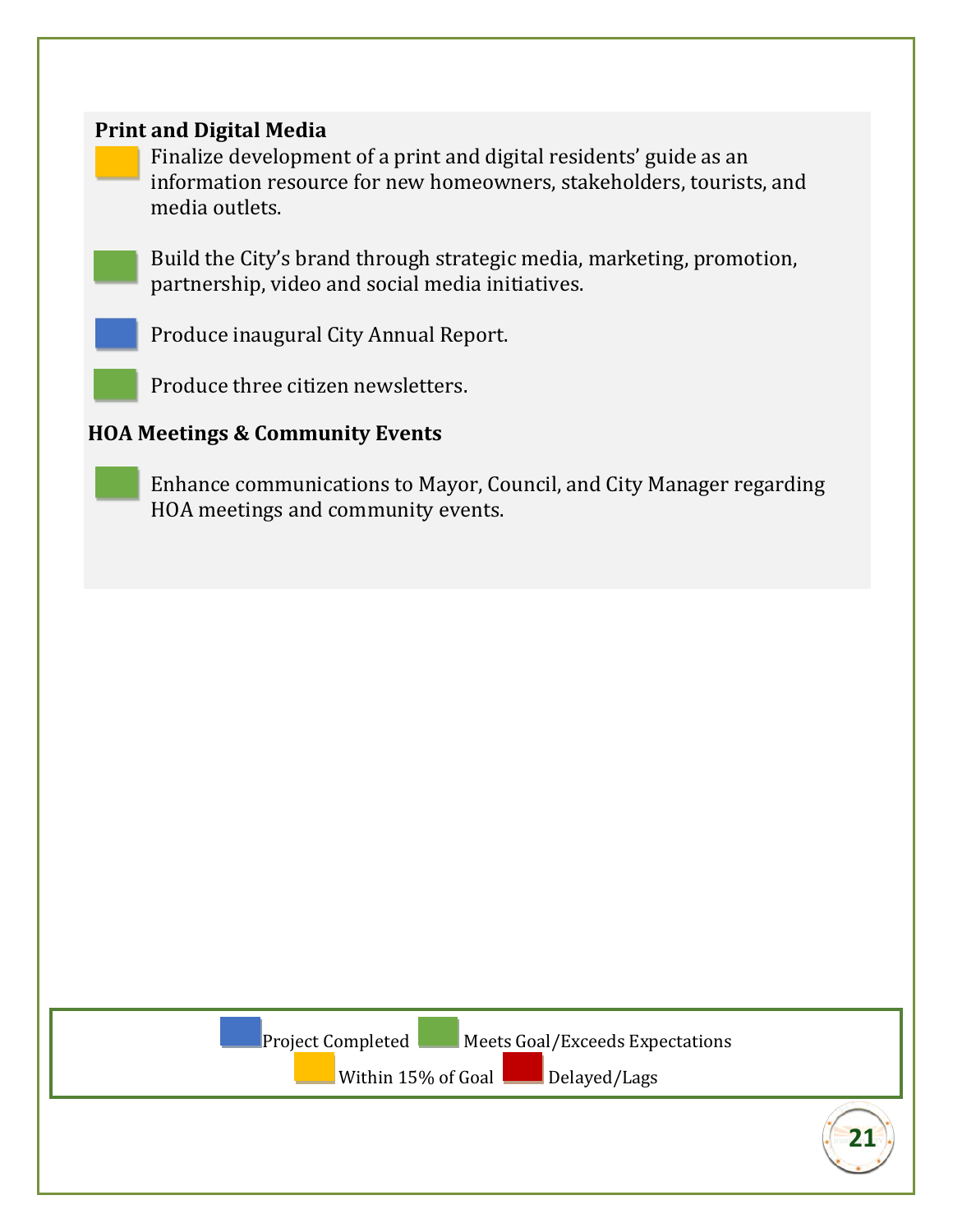| Redesign the City's web                | Redesign the City's primary web presence -                                                                                |
|----------------------------------------|---------------------------------------------------------------------------------------------------------------------------|
| presence                               | MissouriCityTX.Gov                                                                                                        |
|                                        | End of Year Goal:<br>100%                                                                                                 |
|                                        | End of Year Actual: 100%                                                                                                  |
|                                        | Redesign has been completed. Launch of the new website is<br>Notes:<br>under way.                                         |
|                                        | Perform content overhaul for emergency management                                                                         |
|                                        | website - MissouriCityReady.Com                                                                                           |
|                                        | End of Year Goal:<br>100%                                                                                                 |
|                                        | End of Year Actual:<br>100%                                                                                               |
|                                        | Rebuild MissouriCityReady.com due to PIER (host) closing its                                                              |
|                                        | business                                                                                                                  |
|                                        | <b>End of Year Goal:</b><br>100%                                                                                          |
|                                        | 100%<br>End of Year Actual:                                                                                               |
|                                        | Develop and design Missouri City Parks Foundation Website                                                                 |
|                                        | End of Year Goal:<br>100%                                                                                                 |
|                                        | End of Year Actual:<br>85%                                                                                                |
|                                        | Awaiting feedback from Missouri City Parks Foundation Board<br><b>Notes</b>                                               |
|                                        | to finalize and launch website.                                                                                           |
| <b>Upgrade of MCTV</b><br>technologies | <b>Implementation of the Swagit Streaming Media service to</b><br>revamp television programming, recording, indexing, and |
|                                        |                                                                                                                           |
|                                        | archiving.                                                                                                                |
|                                        | End of Year Goal:<br>100%                                                                                                 |
|                                        | End of Year Actual: 100%                                                                                                  |
|                                        | Implementation of Swagit's streaming mobile media app to                                                                  |
|                                        | provide our citizens with alerts and push notifications.                                                                  |
|                                        | End of Year Goal:<br>100%                                                                                                 |
|                                        | <b>End of Year Actual:</b><br>95%                                                                                         |
|                                        | <b>Upgrade MCTV Playout System and Snapstream automated</b>                                                               |
|                                        | television monitoring technology                                                                                          |
|                                        | End of Year Goal:<br>100%<br>100%                                                                                         |
|                                        | <b>End of Year Actual:</b>                                                                                                |
|                                        | Finalize development of a print and digital residents' guide<br>as an information resource for new homeowners.            |
|                                        | End of Year Goal:<br>100%                                                                                                 |
|                                        | End of Year Actual:<br>90%                                                                                                |
|                                        |                                                                                                                           |
|                                        | Project Completed<br>Meets Goal/Exceeds Expectations                                                                      |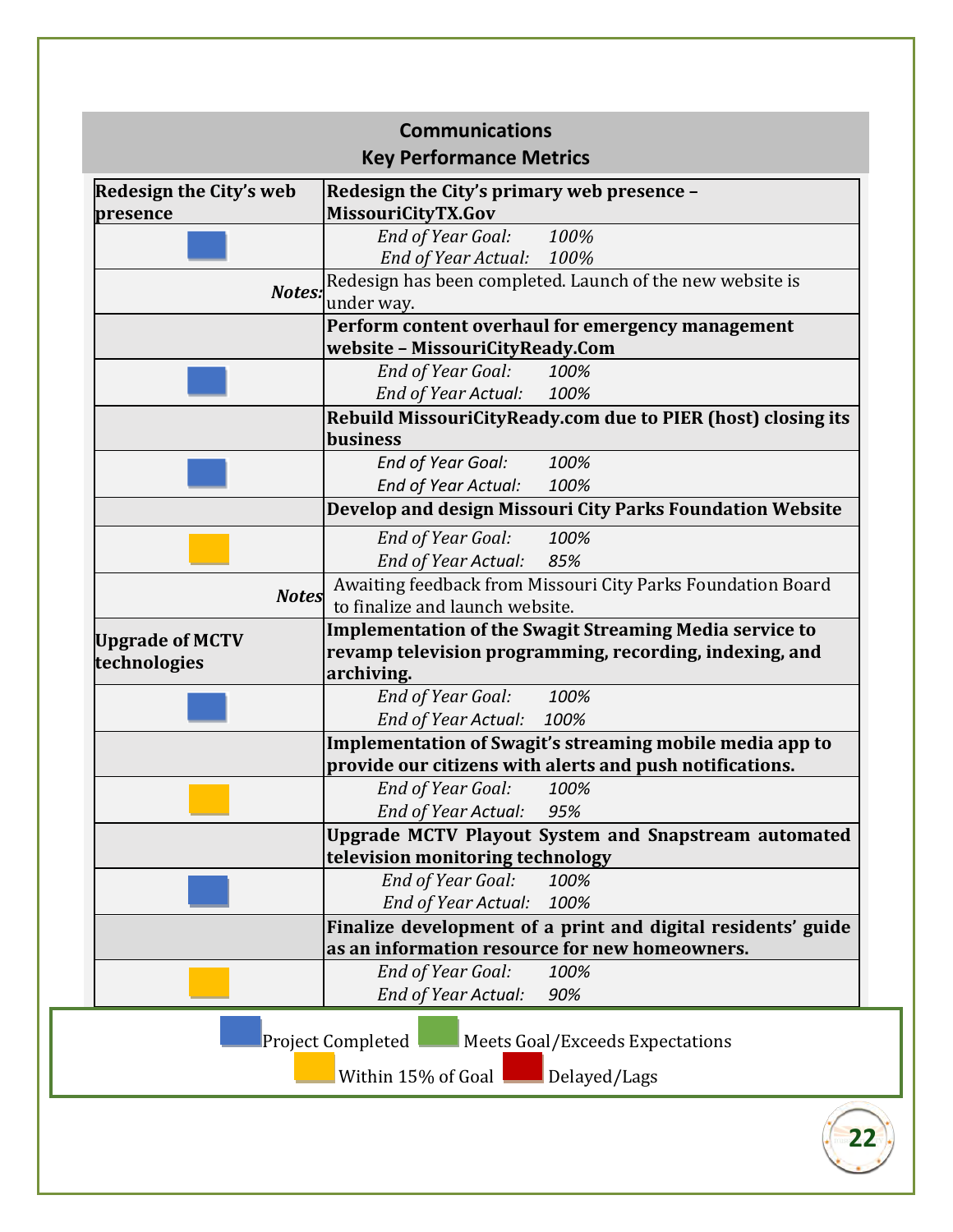| <b>HOA/Community</b> | <b>Key Performance Metrics (Cont.)</b>                        | Finalize development of a print and digital residents' guide      |
|----------------------|---------------------------------------------------------------|-------------------------------------------------------------------|
| <b>Outreach</b>      | for new homeowners.                                           |                                                                   |
|                      | <b>End of Year Goal:</b>                                      | 100%                                                              |
|                      | End of Year Actual: 90%                                       | Host at least 3 Council District Meetings during the fiscal year. |
|                      | <b>End of Year Goal:</b>                                      | 3 meetings                                                        |
|                      | End of Year Actual:                                           | 2 Council District meetings and                                   |
|                      |                                                               | 2 At-Large Town Halls                                             |
|                      | Attend at least 25 Annual HOA meetings.                       |                                                                   |
|                      | End of Year Goal:                                             | 25 meetings                                                       |
|                      | End of Year Actual:                                           | 50 meetings                                                       |
|                      | Attend at least 15 community events.                          |                                                                   |
|                      | End of Year Goal: 15 events                                   |                                                                   |
|                      | End of Year Actual: 49 events                                 |                                                                   |
|                      |                                                               | Increase the number of volunteer hours donated to the City        |
|                      |                                                               | by 5%, resulting in a total of 4,200 hours for the fiscal year.   |
|                      | <b>End of Year Goal:</b><br>End of Year Actual: 4,998.5 hours | 4,200 hours                                                       |
|                      |                                                               | Produce City's first Annual Report and Year-In-Review report.     |
|                      | End of Year Goal:                                             | 100%                                                              |
|                      | End of Year Actual:                                           | 100%                                                              |
|                      | Launch an internal employee newsletter.                       |                                                                   |
|                      | End of Year Goal:                                             | 100%                                                              |
|                      | End of Year Actual:                                           | 100%                                                              |
|                      |                                                               |                                                                   |
|                      |                                                               |                                                                   |
|                      |                                                               |                                                                   |
|                      |                                                               |                                                                   |
|                      | Project Completed                                             | Meets Goal/Exceeds Expectations                                   |
|                      | Within 15% of Goal                                            | Delayed/Lags                                                      |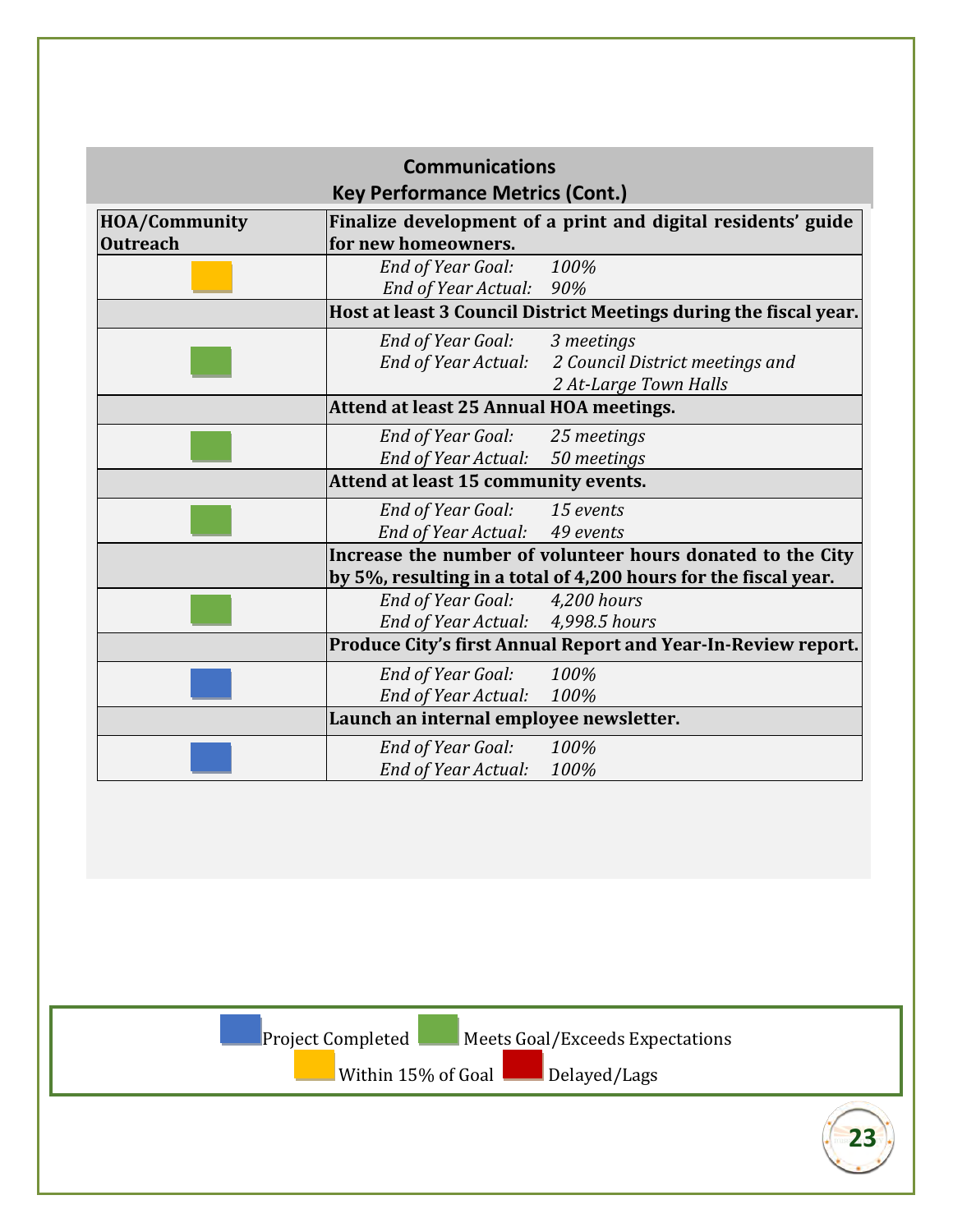## **City Manager's Priority Focus** City Image

**City Image Major Initiatives Updates**

Creation of a Missouri City Visitors Center

Enhanced Marketing via Municipal Utility Districts

Begin construction and projects related to City Hall campus improvements.

## **City Manager's Priority Focus** Long Term Planning

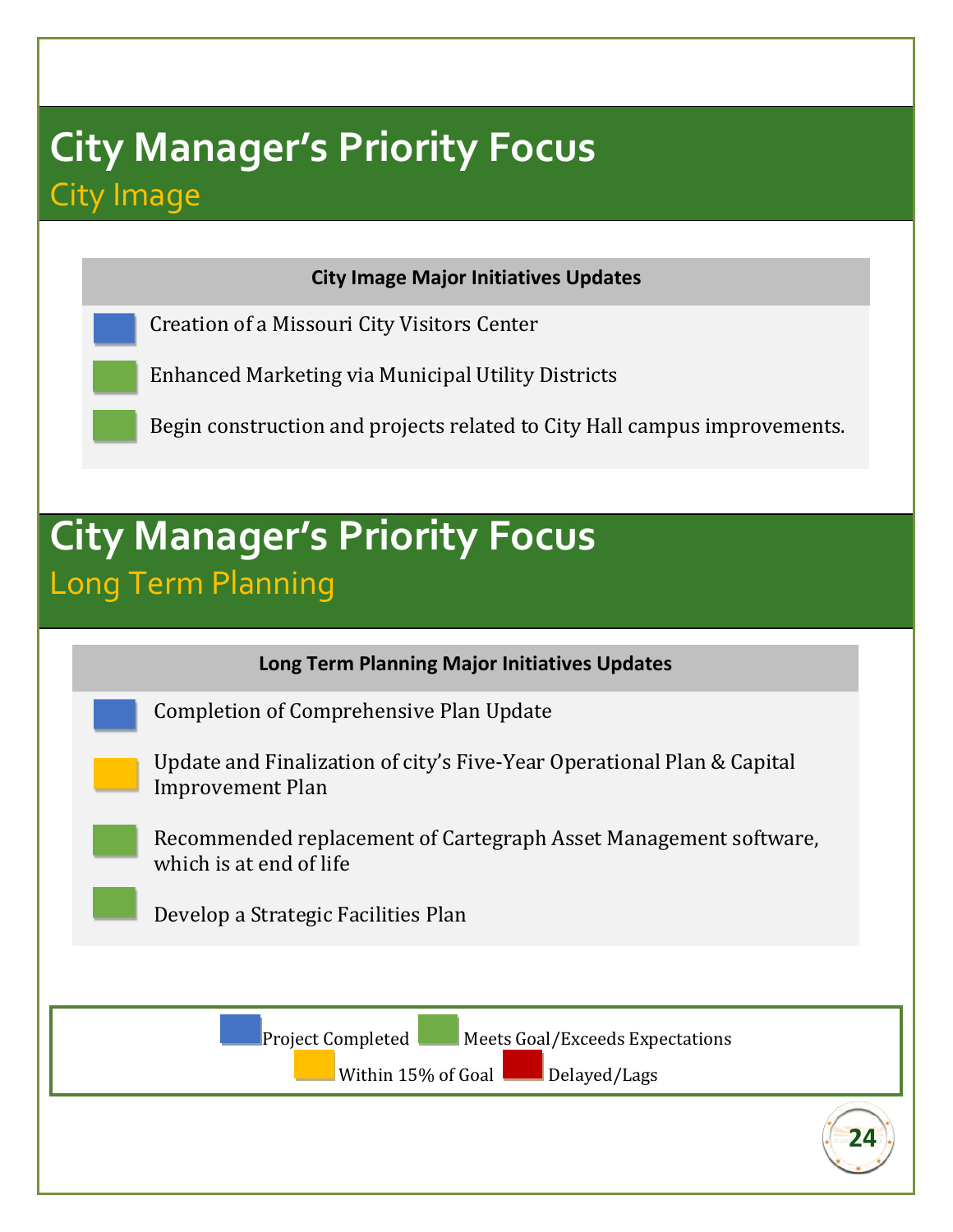## **City Manager's Priority Focus** Long Term Economic Development

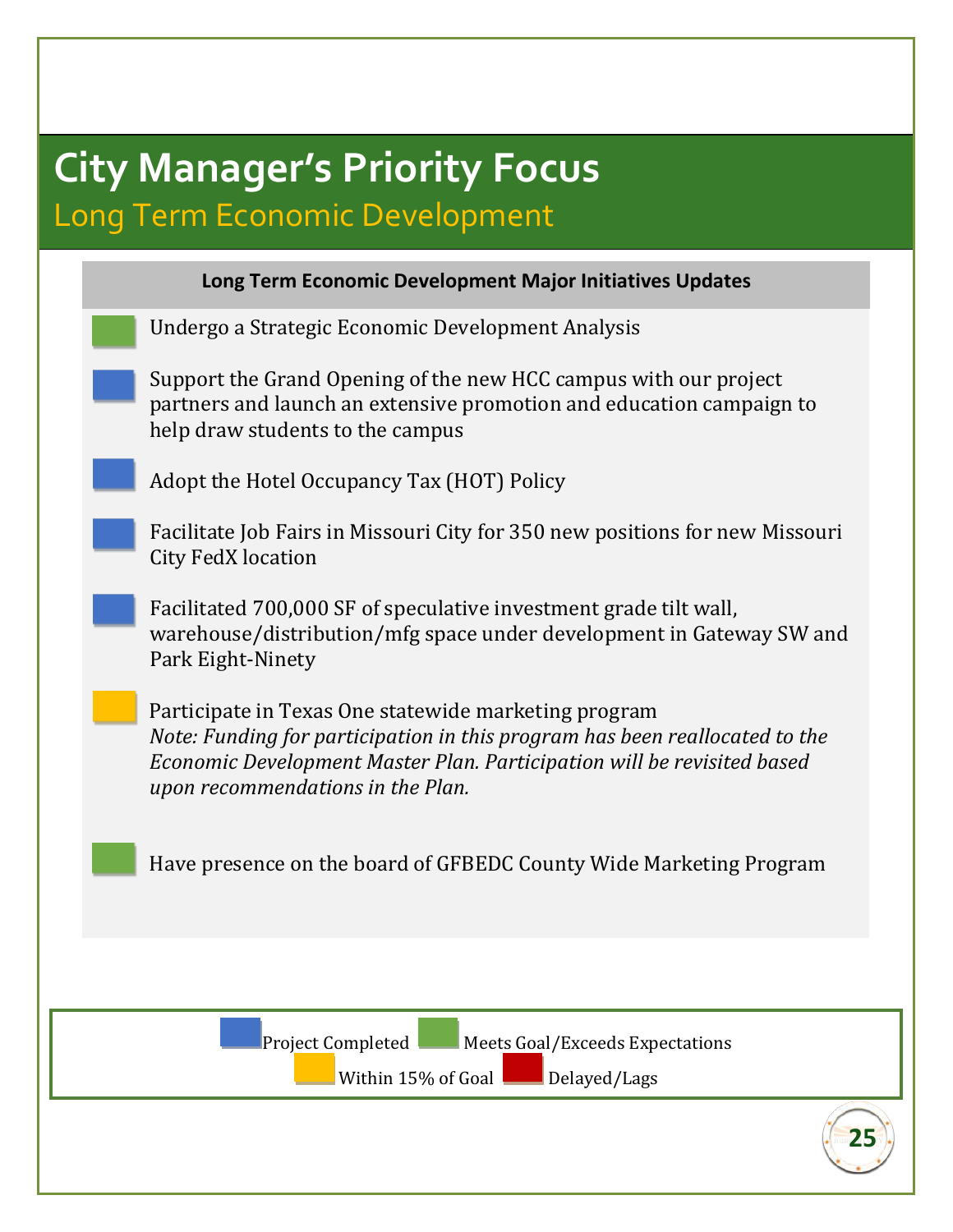## **City Manager's Priority Focus** Groundwater Reduction Planning

| Continue Conversion efforts from groundwater to surface water utilizing<br>water rights from the Brazos River<br>Construction of Phase II of the surface water transmission lines to<br>Riverstone.<br>Construction of Phase III of the surface water transmission lines, which will<br>convert the Sienna South area to surface water.<br>Complete the scope of work for the Phase II Surface Water Plant expansion.<br>Partner with the Gulf Coast Water Authority to design a new intake for the<br>Surface Water Plant to allow city to receive river water in a greater variety<br>of river conditions. |  |
|--------------------------------------------------------------------------------------------------------------------------------------------------------------------------------------------------------------------------------------------------------------------------------------------------------------------------------------------------------------------------------------------------------------------------------------------------------------------------------------------------------------------------------------------------------------------------------------------------------------|--|
|                                                                                                                                                                                                                                                                                                                                                                                                                                                                                                                                                                                                              |  |
|                                                                                                                                                                                                                                                                                                                                                                                                                                                                                                                                                                                                              |  |
|                                                                                                                                                                                                                                                                                                                                                                                                                                                                                                                                                                                                              |  |
|                                                                                                                                                                                                                                                                                                                                                                                                                                                                                                                                                                                                              |  |
|                                                                                                                                                                                                                                                                                                                                                                                                                                                                                                                                                                                                              |  |
|                                                                                                                                                                                                                                                                                                                                                                                                                                                                                                                                                                                                              |  |
|                                                                                                                                                                                                                                                                                                                                                                                                                                                                                                                                                                                                              |  |
|                                                                                                                                                                                                                                                                                                                                                                                                                                                                                                                                                                                                              |  |
|                                                                                                                                                                                                                                                                                                                                                                                                                                                                                                                                                                                                              |  |
|                                                                                                                                                                                                                                                                                                                                                                                                                                                                                                                                                                                                              |  |
| Project Completed<br>Meets Goal/Exceeds Expectations                                                                                                                                                                                                                                                                                                                                                                                                                                                                                                                                                         |  |
| Within 15% of Goal<br>Delayed/Lags                                                                                                                                                                                                                                                                                                                                                                                                                                                                                                                                                                           |  |